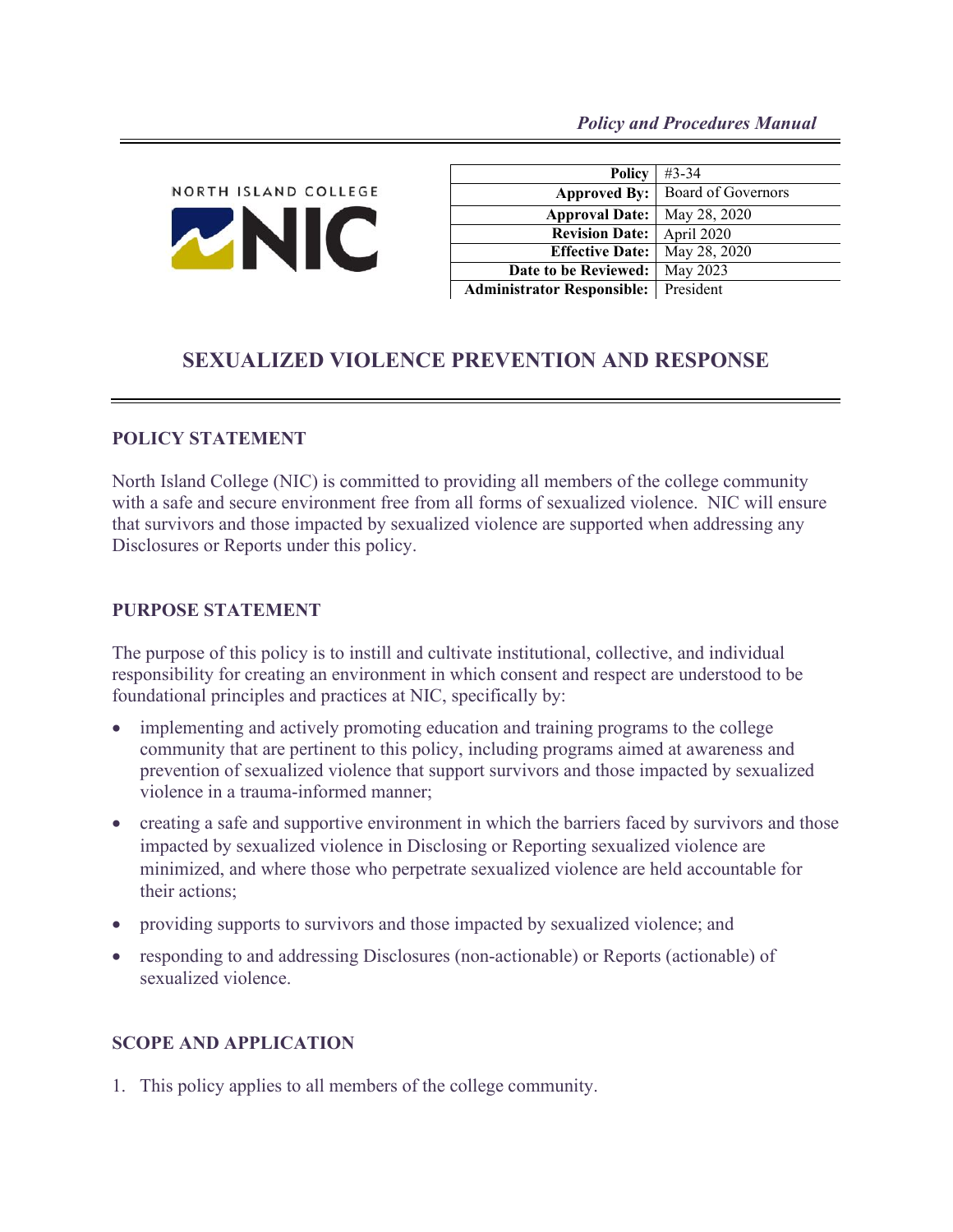- 2. All members of the college community who are survivors or those impacted by sexualized violence may access support under this policy. However, legal authority to investigate under this policy is limited to circumstances where all of the following apply:
	- (a) the allegation must be made against an individual who was a member of the college community at the time of the alleged sexualized violence,
	- (b) the alleged conduct must fall within the definition of sexualized violence, and
	- (c) the alleged conduct must have a real and substantial connection to NIC.

If an incident does not meet the above criteria, NIC may still take steps to mitigate the impact of the incident on the learning or working environment.

- 3. NIC does not have jurisdiction to investigate allegations against a person who is not a member of the college community or otherwise affiliated with NIC. However, under certain circumstances, NIC can revoke visitors' access to NIC property.
- 4. Where a respondent is no longer a member of the campus community, an investigation may still ensue; however, the College may have limited ability to investigate and apply sanctions.
- 5. In circumstances involving a significant lapse of time, there may be cases where NIC is not able to investigate.
- 6. If a Disclosure or Report is significantly delayed, evidentiary or procedural challenges may arise. However, the delay in and of itself will not be considered as an indication that the incident did not occur.
- 7. This policy is separate from any criminal or civil proceedings. NIC is only responsible for determining whether a member of the college community has violated this policy; NIC is not responsible for determining whether a member of the college community has violated criminal or civil law.
- 8. Processes under this policy may be suspended when related criminal proceedings are underway. During such a time, NIC will continue to provide support to members of the college community per the terms of this policy.
- 9. This policy does not limit or conflict with the rights provided for in NIC's Collective Agreements and Common Agreements or any person's rights under NIC Policy #2-08 Human Rights. For those who engage with this policy, the specifics of any relevant collective agreement processes will be identified and explained.

#### **PRINCIPLES**

1. Sexualized violence and the condoning of rape culture is unacceptable and is prohibited conduct at NIC.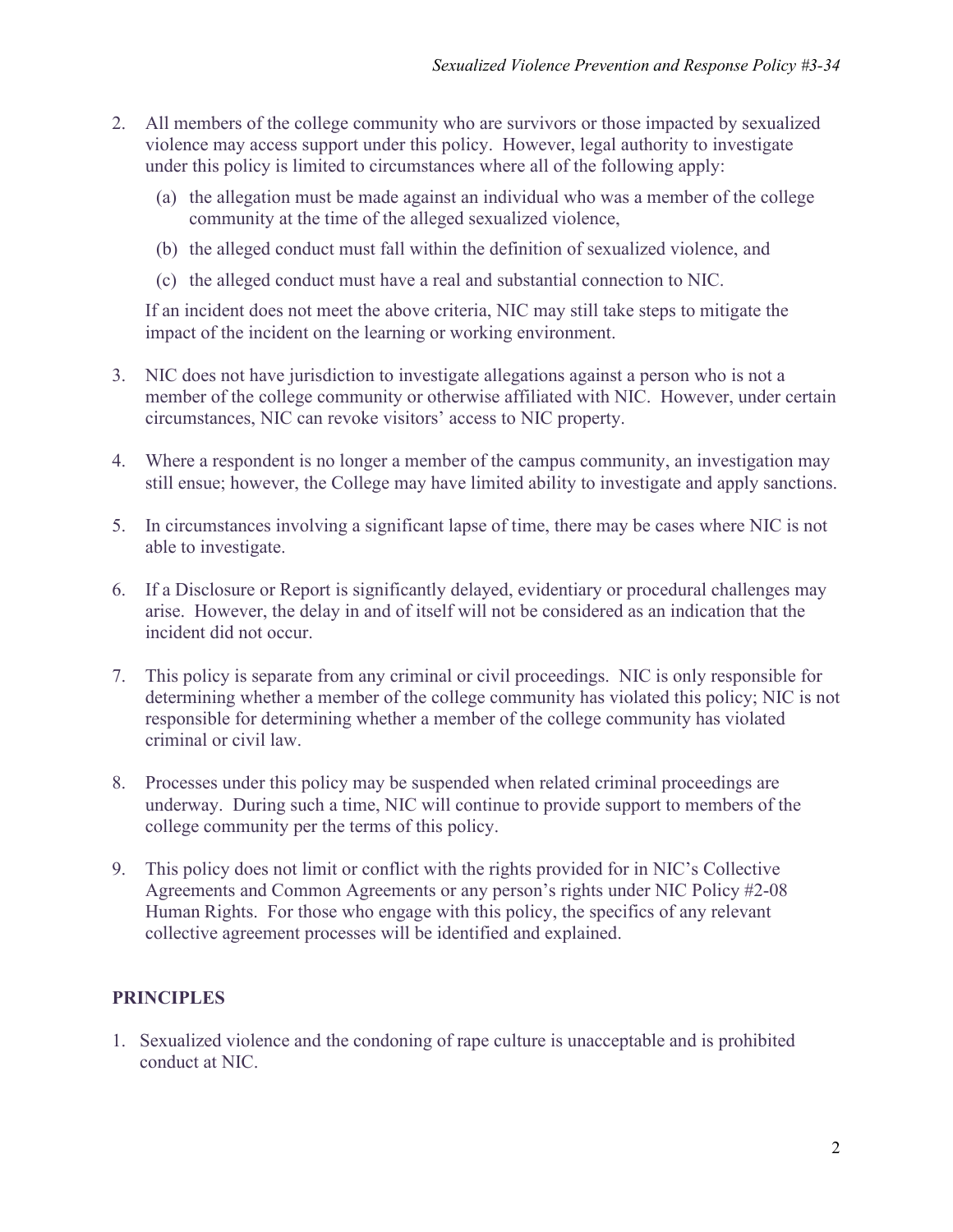- 2. NIC is committed to providing comprehensive and inclusive sexualized violence education. Through these initiatives, NIC is committed to promoting a culture of consent.
- 3. NIC recognizes that people's experiences will be affected by factors such as their access to power and privilege, their sex, sexual identity, gender identity or expression, racialization, age, family status, religion, faith, ability, disability, national or ethnic origin, Indigeneity, immigration status, socio-economic status, class, and language. NIC also recognizes that the college is an environment in which power imbalances are inherent, and that sexualized violence is a significant and systemic social and campus issue that can affect anyone at the college. NIC will take this into account when carrying out its responsibilities under this policy.
- 4. NIC will promote a culture that supports and facilitates the Disclosure or Report of sexualized violence under this policy, understanding and acknowledging that those who have experienced sexualized violence may be traumatized by their experience.
- 5. NIC is committed to reducing barriers to Disclosing and Reporting, and to taking a survivorcentered and trauma-informed approach when responding to Disclosures and Report, and when conducting investigations.
- 6. NIC is committed to procedural fairness. All parties involved in a Disclosure, Report, or investigation have the right to be provided information about the process, seek clarification about the process, and be accompanied by a support person of their choice at all stages of the process.
- 7. NIC will provide support services and accommodations to members of the college community who Disclose or Report sexualized violence, including supporting the rights of people who make Disclosures to choose whether to access support, whether to make a Report, or whether to pursue external processes such as criminal or civil action.
- 8. Except in cases where the college has an obligation to investigate or advise a third party, or where a significant risk of harm to any person's health and safety exists, the survivor or those impacted by sexualized violence will have the right to determine if they wish to make a Report. The survivor or those impacted by sexualized violence may change their mind and decide to either initiate or withdraw their Report at any time.
- 9. Retaliation of any kind is unacceptable, and is prohibited conduct at NIC. Any member of the college community found to have engaged in retaliation may be sanctioned under this policy, other NIC policies, or applicable collective agreement.
- 10. This policy will be in keeping with the Canadian Charter of Rights and Freedoms, BC Human Rights Code, BC Freedom of Information and Privacy Act, the Criminal Code of Canada, and BC's Workers Compensation Act.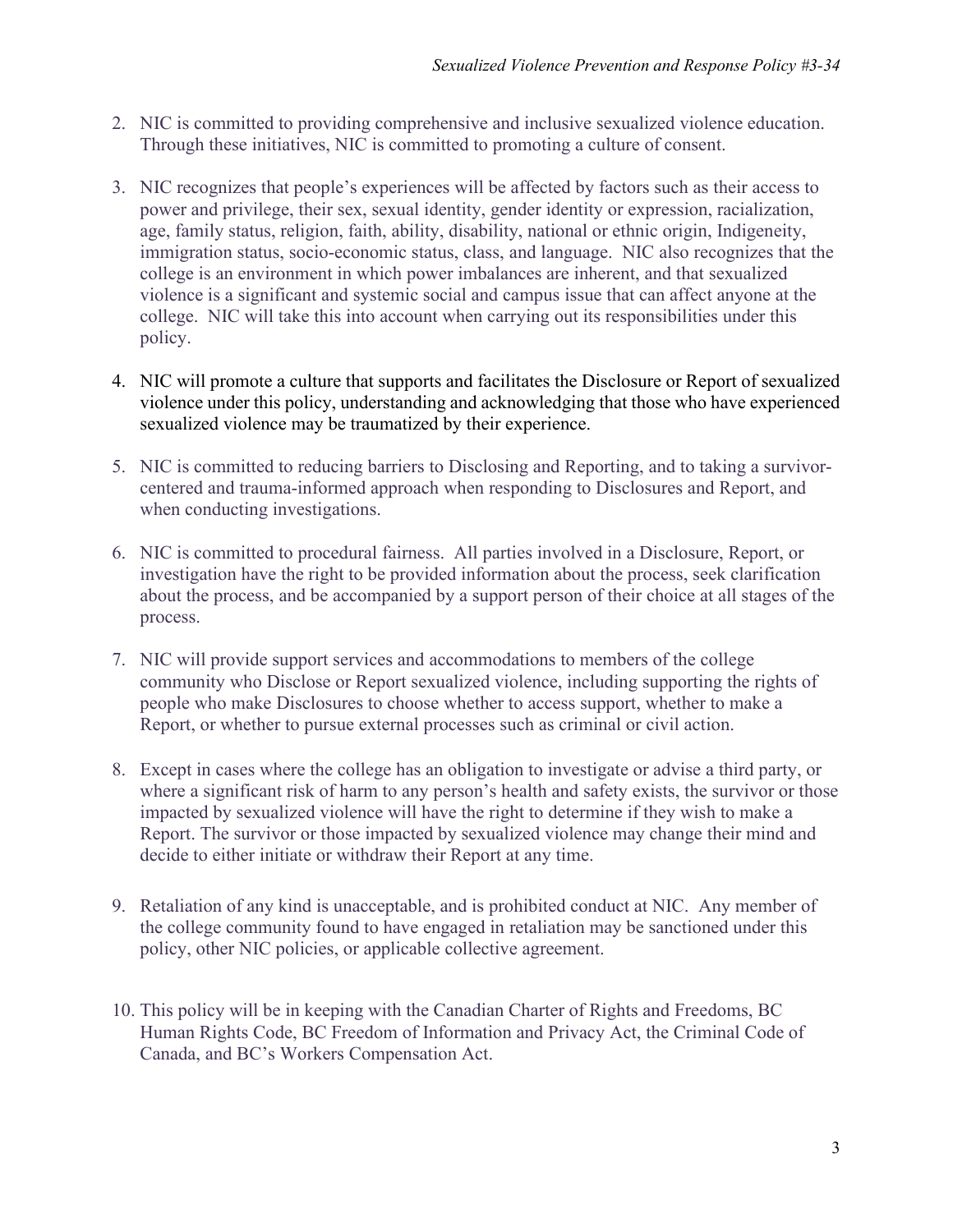#### **DEFINITIONS**

**Actionable** means that a survivor or someone impacted by sexualized violence is making a Report with the intention of initiating an investigation or alternate resolution.

**Alternate Resolution** is a voluntary and collaborative process used to resolve an issue without resorting to a formal investigation. The goal of an alternate resolution is to promote reconciliation, settlement, or understanding among those involved. An alternate resolution process will only be used if all parties agree to participate in good faith.

**Balance of Probabilities** means the standard of proof in which the probability of an event occurring is greater than fifty percent.

**College Community** members include:

- (a) registered NIC students, past and present;
- (b) all employees of NIC;
- (c) contractors and third parties required by contract to comply with NIC policies and procedures;
- (d) members of the NIC Foundation and donors;
- (e) members of the Board of Governors; and
- (f) all other persons granted access to NIC property or resources.

**College Authorities** means members of the senior leadership and senior education teams, the director of student affairs, manager of student life, assistant registrars, human resources personnel and counsellors.

**Claimant** means a survivor or someone impacted by sexualized violence who makes an actionable Report alleging a violation of this policy.

**Consent** means an active, direct, voluntary and conscious choice and agreement to engage in, or continue to engage in, physical contact or sexual activity. More specifically:

- (a) consent must be enthusiastic, freely given and can be revoked at any time;
- (b) consent must be given at the outset and at all stages of physical contact or sexual activity, even if consent has been given before;
- (c) it is the responsibility of the person initiating physical contact or sexual activity to obtain ongoing consent;
- (d) someone who is incapacitated cannot consent;
- (e) there is no consent when one person uses coercion, or abuses a position of power or authority over another person;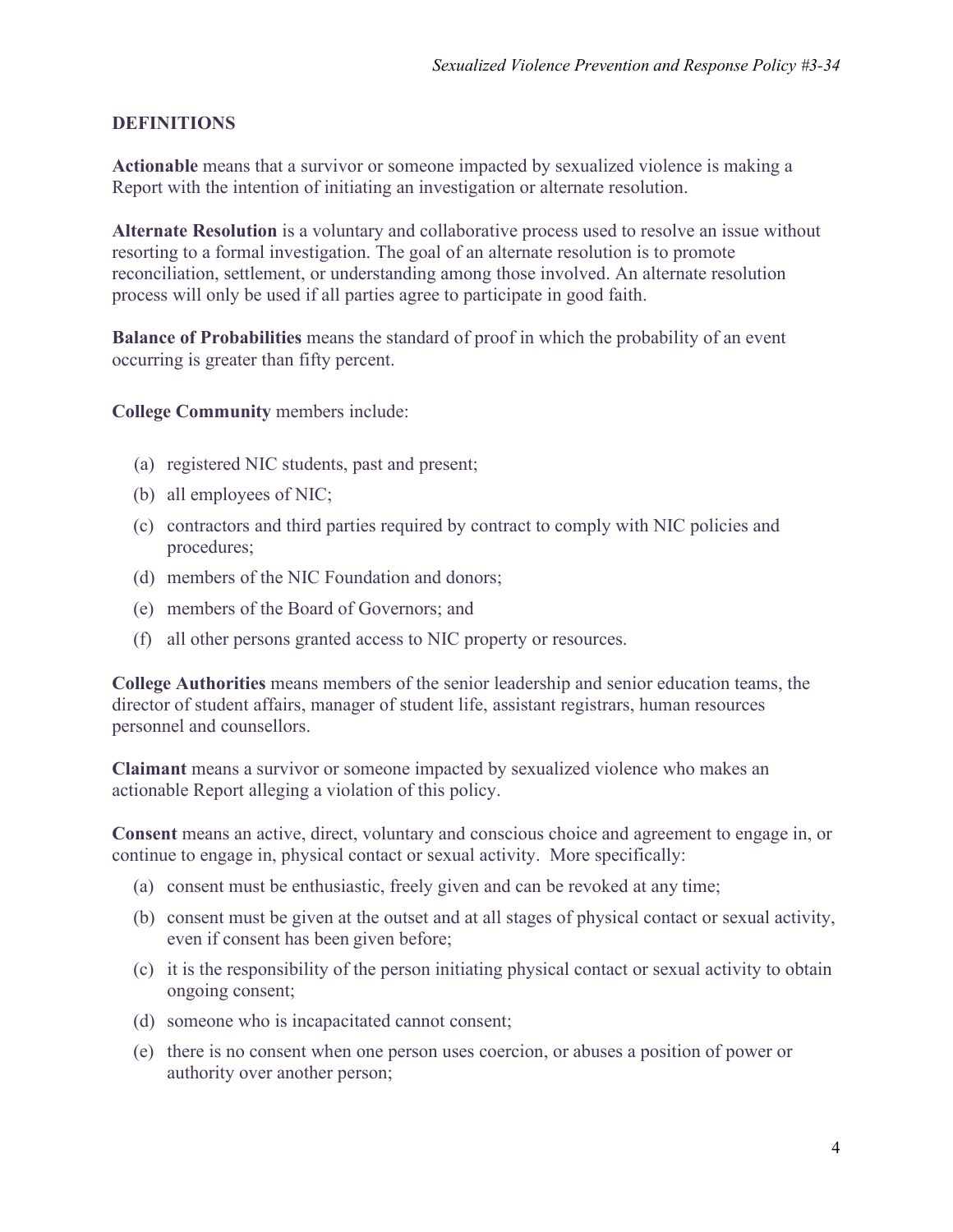- (f) consent can only be given by the people directly engaged in the physical contact or sexual activity; and
- (g) consent cannot be implied or assumed and can be revoked at any time.

**Disclosure** means telling someone about an incident of sexualized violence. A Disclosure does not initiate an investigation unless a Report is made.

**Emergency Disclosure Contact (EDC)** means any employee who is a member of the Risk Assessment and Prevention Team. Normally the EDC for counsellors is the director of student affairs.

**Incapacitated** means someone who lacks the capacity to give consent because they cannot appreciate the who, what, when, where, why, or how of a physical contact or sexual activity. Someone may become incapacitated through the use of alcohol or drugs, because they are asleep or unconscious, or because they are experiencing a traumatic response.

**Non-actionable** means that a survivor or someone impacted by sexualized violence is making a Disclosure without wishing to proceed to an investigation.

#### **Principles of Natural Justice include:**

- A. Audi Alteram Partem "listen to both sides" any person who is being accused of something has the right to know the accusation and must be given a reasonable opportunity to respond to the accusation, to offer rebuttals, and to provide counter evidence.
- B. Nemo Judex Rule "Nemo Judex Rule" no person shall be a judge in their own case, and every person has the right to an unbiased and independent decision maker.

**Procedural Fairness** is a term used alternatively with natural justice to describe process conditions that are fair, transparent and in compliance with audi alteram partem and nemo judex rules.

**Rape Culture** means a set of beliefs, responses and behaviours that serve to normalize sexualized violence, assault, abuse and degradation. Rape culture sets out to trivialize and blame victims of sexual aggression, and undermine equality.

**Rape Shield Protections** limit the ability to introduce evidence or cross-examine complainants about their past sexual behaviour. See more information about Rape Shield Protections at [https://sfcccanada.org/glossary](https://can01.safelinks.protection.outlook.com/?url=https%3A%2F%2Fsfcccanada.org%2Fglossary&data=01%7C01%7Cfelicity.blaiklock%40nic.bc.ca%7C30a5a079788440efa75108d7b01b6e65%7C7031d246343740c3b3899df41829d339%7C0&sdata=Wzcx4KoLyefsPYBhdkucm2OG%2FOQDWLDLfMzikl%2BvGtU%3D&reserved=0)

**Report** means to make an actionable Report of an incident of sexualized violence with the intention of initiating an investigation or alternate resolution.

**Respondent** means a person who is alleged to have violated this policy.

**Retaliation** means any adverse action or threatened action, taken or made through any means, including through social media or other digital means, against a person who engages with this policy or is associated with anyone who engages with this policy. Retaliation includes but is not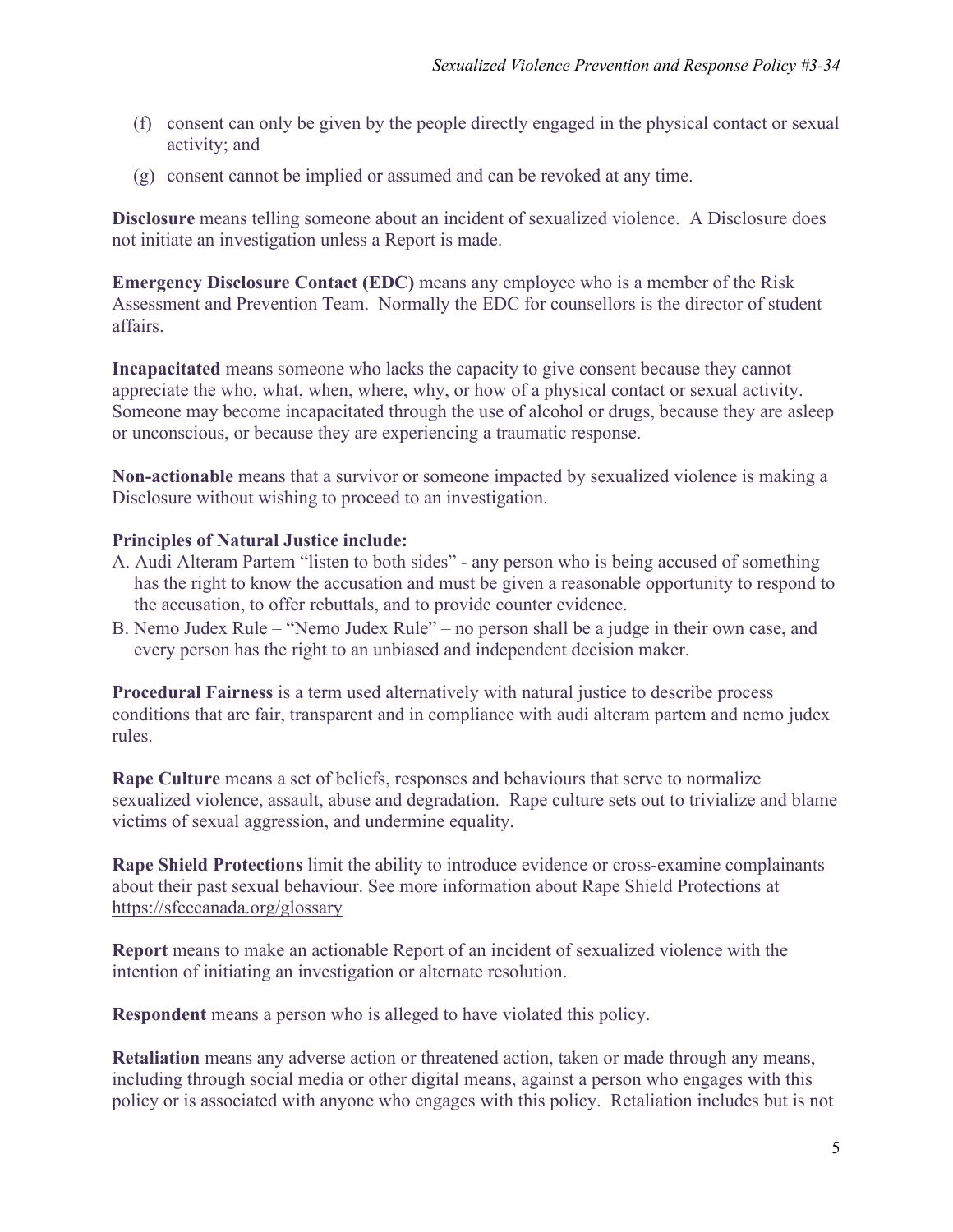limited to:

- (a) threatening, intimidating, or harassing conduct that could discourage a person from seeking support or other services, Disclosing or Reporting sexualized violence, participating in an investigation, or otherwise engaging with this policy; and
- (b) breaching, subject to the requirements of section 10.2, the confidentiality of a Disclosure or Report from a survivor or person impacted by sexualized violence.

**Risk Assessment and Prevention Team** means a team comprised of trained individuals who meet as required to investigate possible threats to the campus community.

**Sexualized Violence** means any non-consensual and unwanted actual, attempted, or threatened act that is carried out through sexual means or by targeting a person's sex, sexual identity, or gender identity or expression. The act may or may not involve physical contact, and includes all forms of sexual misconduct set out in the BC *Sexual Violence and Misconduct Policy Act*, including but not limited to:

- (a) sexual assault, which is any form of sexual touching, or the threat of sexual touching, without consent;
- (b) sexual exploitation, which is any instigation of sexual activity, or attempt to instigate sexual activity, by someone in a position of trust, power, or authority over the person at whom those actions are directed;
- (c) sexual harassment, which is unwelcome conduct of a sexual nature that detrimentally affects the working or learning environment, or leads to adverse consequences for the person directly subjected to the harassment;
- (d) stalking, which is engaging in conduct that causes a person to fear for their physical or psychological safety, such as repeatedly following or communicating through any means with someone, engaging in threatening conduct, or keeping watch over the place where the person happens to be;
- (e) indecent exposure, which is exposing one's body to another person for a sexual purpose, or coercing another person to remove their clothing to expose their body without their consent;
- (f) voyeurism, which is non-consensual viewing, photographing, or otherwise recording another individual in a location where there is an expectation of privacy and where the viewing, photographing, or recording is done for a sexual purpose;
- (g) stealthing, removing a condom during sexual intercourse without a partner's knowledge or consent;
- (h) the distribution of a sexually explicit photograph or video of a person to one or more persons other than the person in the photograph or video without consent of the person in the photograph or video and with the intent to distress the person in the photograph or video, or reckless distribution of such a photograph or video without the intent to distress;
- (i) the attempt to commit an act of sexualized violence; and
- (j) the threat to commit an act of sexualized violence.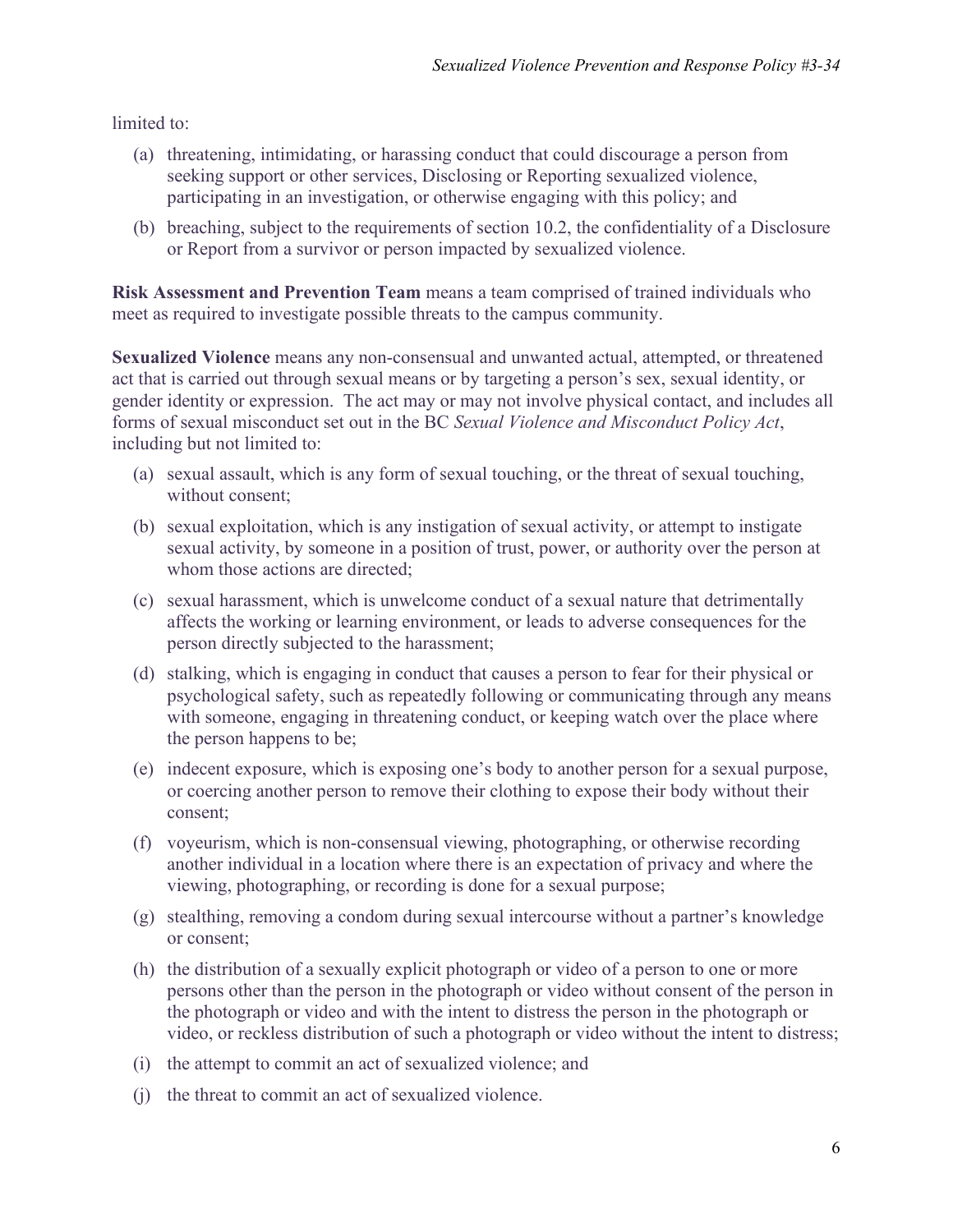Sexualized violence can take place through any form of communication, including verbal, written, visual, digital, or through a third party.

**Support Person** means a person present at meetings. This person will not participate or provide comment during hearings, and must not be in conflict of interest.

**Survivors and those impacted by sexualized violence** means those who have experienced sexualized violence, witnesses, family and friends of survivors and, and those who have received Disclosures. It does not mean a respondent or a person found responsible for causing harm to a member of the college community.

NIC recognizes that some people impacted by sexualized violence may not identify with this terminology and have the right to determine the language used to refer to them.

**Survivor-centered** means empowering the **s**urvivor and those impacted by sexualized violence by prioritizing their safety, rights, needs and wishes

**Suspension** means the removal of a student or employee from the college for a period of time in accordance with the BC *College and Institute Act*.

**Trauma-informed** means incorporating an understanding of the impact that sexualized violence can have on a person's life, to minimize possible re-victimization, and to support recovery and empowerment.

**Visitor** means a person outside of the college community who interacts directly or indirectly with college members on campus or at college sanctioned events.

## **GUIDELINES**

- **1.** NIC is committed to providing information and education that supports a culture free from sexualized violence, with the intent of:
	- preventing incidents of sexualized violence within the college community;
	- ensuring that all survivors or those impacted by sexualized violence know where and how to Disclose or Report an incident;
	- ensuring that members of the college community are aware of this policy and the supports available; and
	- changing attitudes that perpetuate sexualized violence and rape culture by fostering change at several levels including social norms, organizational practices and behaviours of bystanders and potential perpetrators.
- **2.** NIC is committed to ensuring that internal investigators and decision makers receive sexualized violence training at least once every 3 years.
- **3.** NIC encourages survivors and those impacted by sexualized violence to seek immediate assistance but recognizes not everyone impacted by sexualized violence will be ready to Disclose or Report immediately after an incident of sexualized violence. NIC supports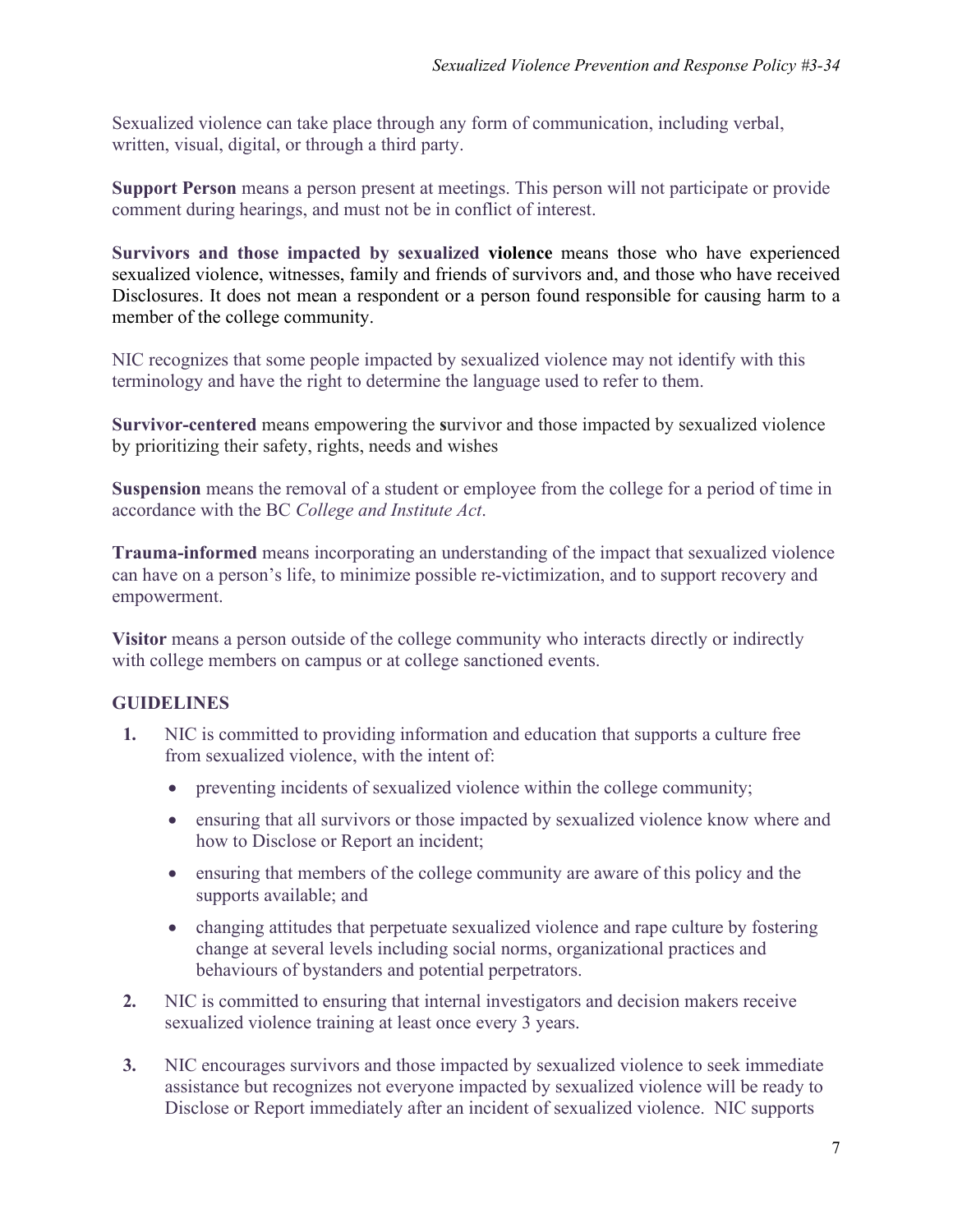are available at any time to assist survivors and those impacted by sexualized violence in ensuring physical safety, obtaining medical care or emotional support, or preserving evidence. Information on accessing assistance and external and internal resources is appended at Appendix B to this policy.

#### **Legislative and Collective Agreement References:**

BC *Sexual Violence and Misconduct Policy Act*, [SBC 2016], chapter 23 BC *College and Institute Act*, [RSBC 1996], chapter 52 BC *Freedom of Information and Protection of Privacy Act*, [RSBC 1996], chapter 165 BC *Human Rights Code*, [RSBC 1996], chapter 210 BC *Workers Compensation Act*, [RSBC 1996], chapter 492 *Constitution Act, 1982*, Canadian Charter of Rights and Freedoms *Criminal Code*, R.S.C., 1985, c. C-46 CUPE Local 3479 Collective Agreement North Island College Faculty Association Collective Agreement and Common Agreement

#### **Links to Related Policies, Documents and Websites:**

Ending Violence Association of BC - <http://endingviolence.org/> Risk Assessment and Prevention Team (RAPT) [RAPT Terms of Reference](https://mynic.nic.bc.ca/organizations/BIT/Shared%20Documents/Risk%20Assessment%20and%20PreventionTeam%20Protocols%20TOR%20Final%20January%202019.pdf) Student Case Management Team (SCMT) [SCMT Terms of Reference](https://mynic.nic.bc.ca/organizations/scmt/Shared%20Documents/Student%20Case%20Management%20Team%20TERMS%20OF%20REFERENCE%20October%202018.pdf) Online Training: Respect in the Workplace

## **Cross Reference:**

Student Housing Community handbook (in development) NIC Policy #1-20 Code of Ethical Conduct NIC Policy #2-08 Human Rights NIC Policy #2-12 Progressive Discipline: Misconduct or Inappropriate Behaviour NIC Policy #3-06 Community Code of Academic, Personal and Professional Conduct NIC Policy #3-30 Student Appeals

#### **Acknowledgements**

North Island College acknowledges and expresses gratitude for the use of some of the language within this policy from the following institutions and organizations:

- Kwantlen Polytechnic University;
- Langara College;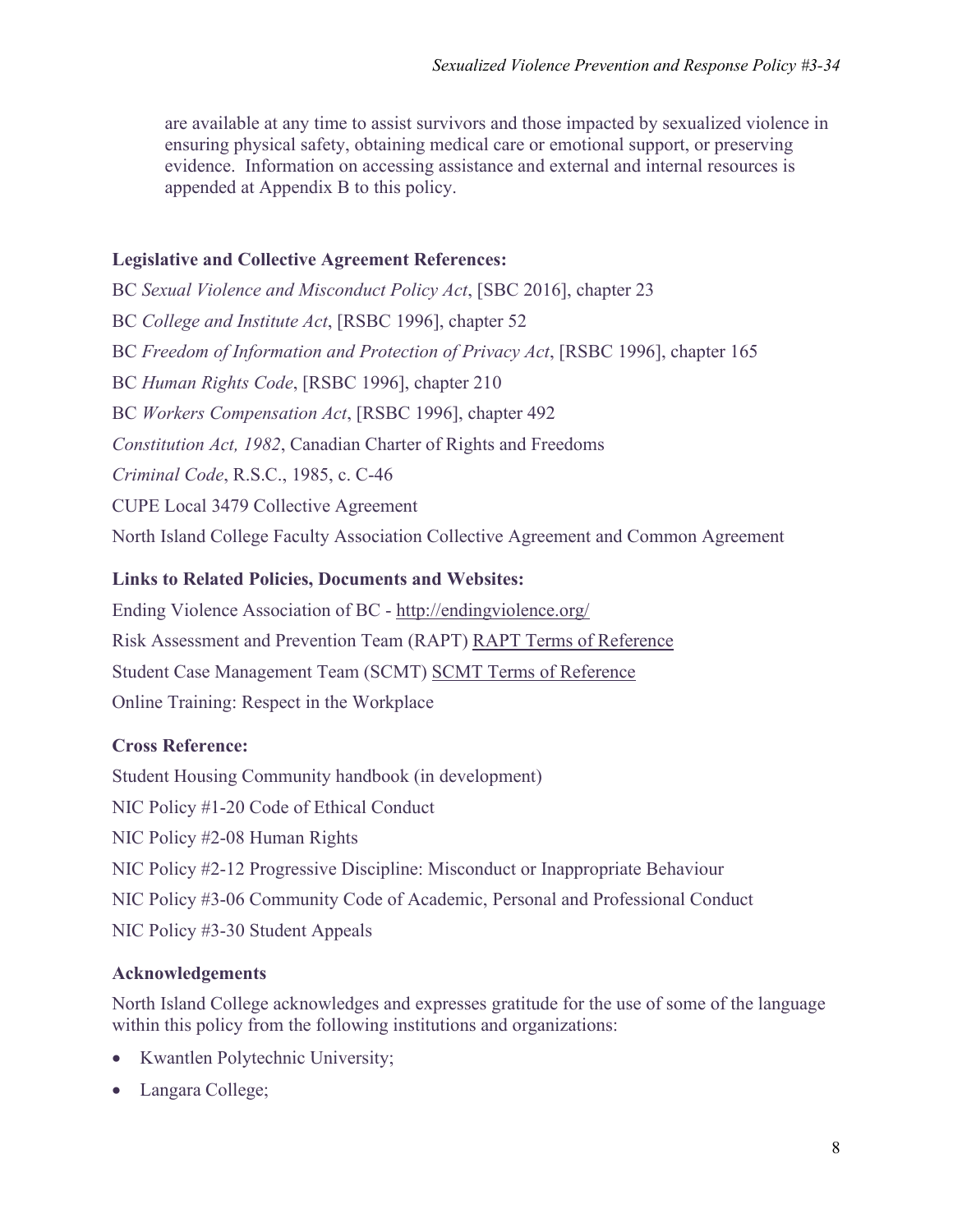- Preventing and Responding to Sexual Misconduct at British Columbia Post-Secondary Institutions: A guide for developing policies and actions, BC Ministry of Advanced Education;
- Ryerson University;
- Simon Fraser University;
- Students for Consent Culture;
- University of British Columbia.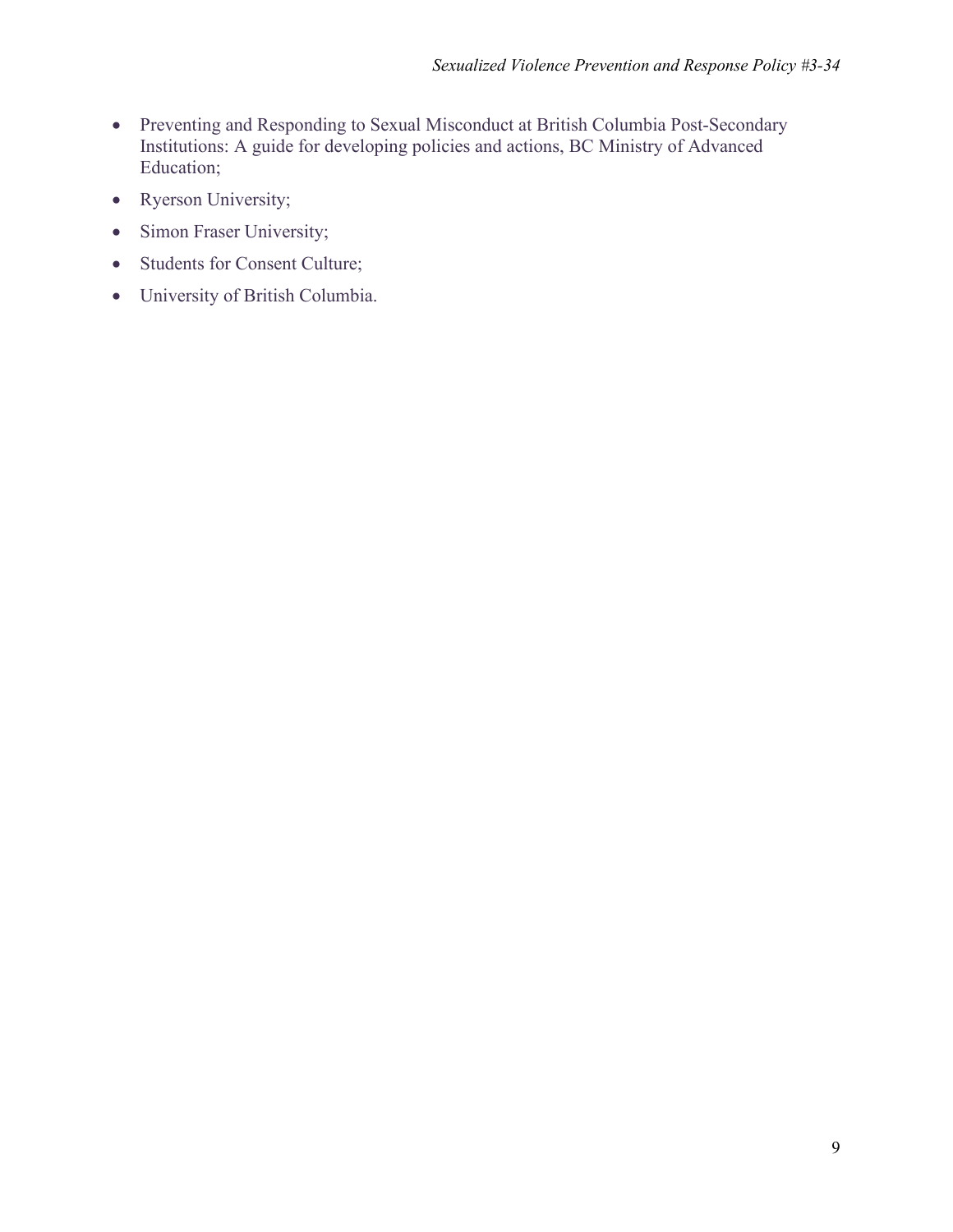# **APPENDIX A**

## **SEXUALIZED VIOLENCE DISCLOSURE/REPORTING PROCEDURES**

The purpose of these procedures is to support NIC Policy #3-34 Sexualized Violence. It is the responsibility and expectation of all members of the college community to act in accordance with good citizenship, institutional policies, respect towards each other and to be in compliance with applicable legislation. When a Disclosure or Report is received, interim measures to protect all parties may be implemented during the investigation and, if necessary, the Risk Assessment and Prevention Team may be notified to facilitate campus safety measures.

Anyone, including the respondent or witnesses, who discloses or receives a Disclosure about a sexualized violence and/or misconduct issue will be offered and provided support as appropriate and reasonable in the circumstances.

#### **1. SEEKING SUPPORT FOLLOWING SEXUALIZED VIOLENCE**

The college recognizes that persons experiencing sexualized violence and/or misconduct may require urgent, immediate and/or on-going care and support. Access to external and internal resources will be provided as needed.

Survivors or those impacted by sexualized violence may choose to disclose only to seek support *without necessarily a request for an investigation.* In these situations, no investigation will occur unless there is a concern of harm to others, or unless the college is otherwise legally required to conduct an investigation into the allegations.

- 1.1 Employees who have experienced sexualized violence can contact NIC's Human Resources department for guidance; additional external resources may also be recommended if appropriate. The manager of human resources, trained in receiving Disclosures or Reports of sexualized violence, can work with the employees as they determine their options and next steps.
- 1.2 Students who have experienced sexualized violence can contact college counsellors for support; external resources may also be recommended if appropriate. The counsellors are trained to receive Disclosures of sexualized violence and can work with students as they determine options and next steps.
- 1.3 Persons wishing to involve law enforcement may request assistance in doing so from the college through the supports as described above.

## **2. DISCLOSURE AND REPORTING OPTIONS**

- 2.1 Options for those impacted by sexualized violence may include:
	- a) a Disclosure to NIC (non-actionable);
	- b) a Report to NIC (actionable);
	- c) a disclosure to NIC through a third party;
	- d) a grievance through their union;
	- e) a report of a crime to the police;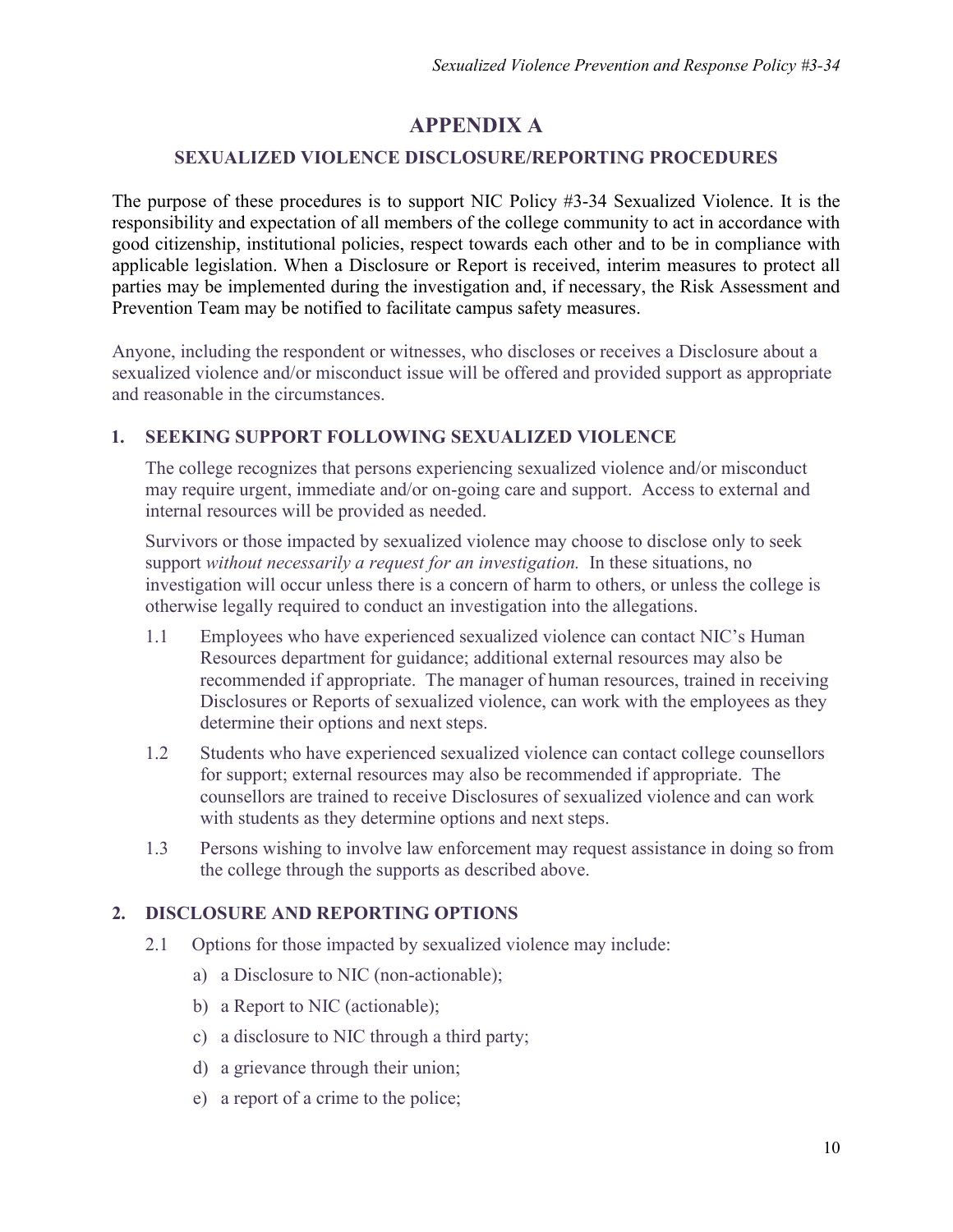- f) a Third Party or anonymous report to the police; and/or
- g) a human rights complaint to the BC Human Rights Tribunal.

### **3. DISCLOSURES**

- 3.1 Survivors and those impacted by sexualized violence may choose to disclose an incident of sexualized violence to any member of the college community. A Disclosure is not a Report and will not initiate an investigation. When responding to a Disclosure, the College will provide the survivor or those impacted by sexualized violence with information about what processes and services they can consider.
- 3.2 A member of the college community is able to determine whether they wish to make a Disclosure or Report an incident of sexualized violence; however, they may be required to share information regarding a Disclosure in the following circumstances:
	- a) a person is at risk of harming themselves or others;
	- b) there is an imminent risk of harm to the college community or the community at large;
	- c) the Disclosure involves workplace bullying or harassment at NIC, per the requirements of the BC *Workers Compensation Act*;
	- d) a person under the age of 19 is endangered; or
	- e) a Disclosure is otherwise required by law.

In these circumstances, the minimum amount of information necessary to meet legal obligations will be shared, and every effort will be made to include the person making the Disclosure in decision-making and to minimize risk. Any person receiving a Disclosure may seek support from the Emergency Disclosure Contact in determining the level of risk and assessing the extent of any responsibility to share information.

- 3.3 Disclosures made to an NIC employee or contractor will be logged anonymously as incidents in the annual report to the president who, in turn, provides an annual report to the Board of Governors. These incidents are required by the Sexual Violence and Policy Act 2016, and the logs contain no information other than minimum reporting requirements; when numbers of disclosure are fewer than 10, they will not be reported for reasons of privacy.
- 3.4 Any member of the NIC college community who receives a Disclosure should refer the survivor or those impacted by sexualized violence to the appropriate services (counselling, human resources or the office of student life).
- 3.5 Members of the college community who receive a Disclosure may contact the counselling department, human resources or office of student life for advice or personal support. Unless one of the exceptions in clause 3.2 applies, members of the college community who receive Disclosures must obtain the consent of the person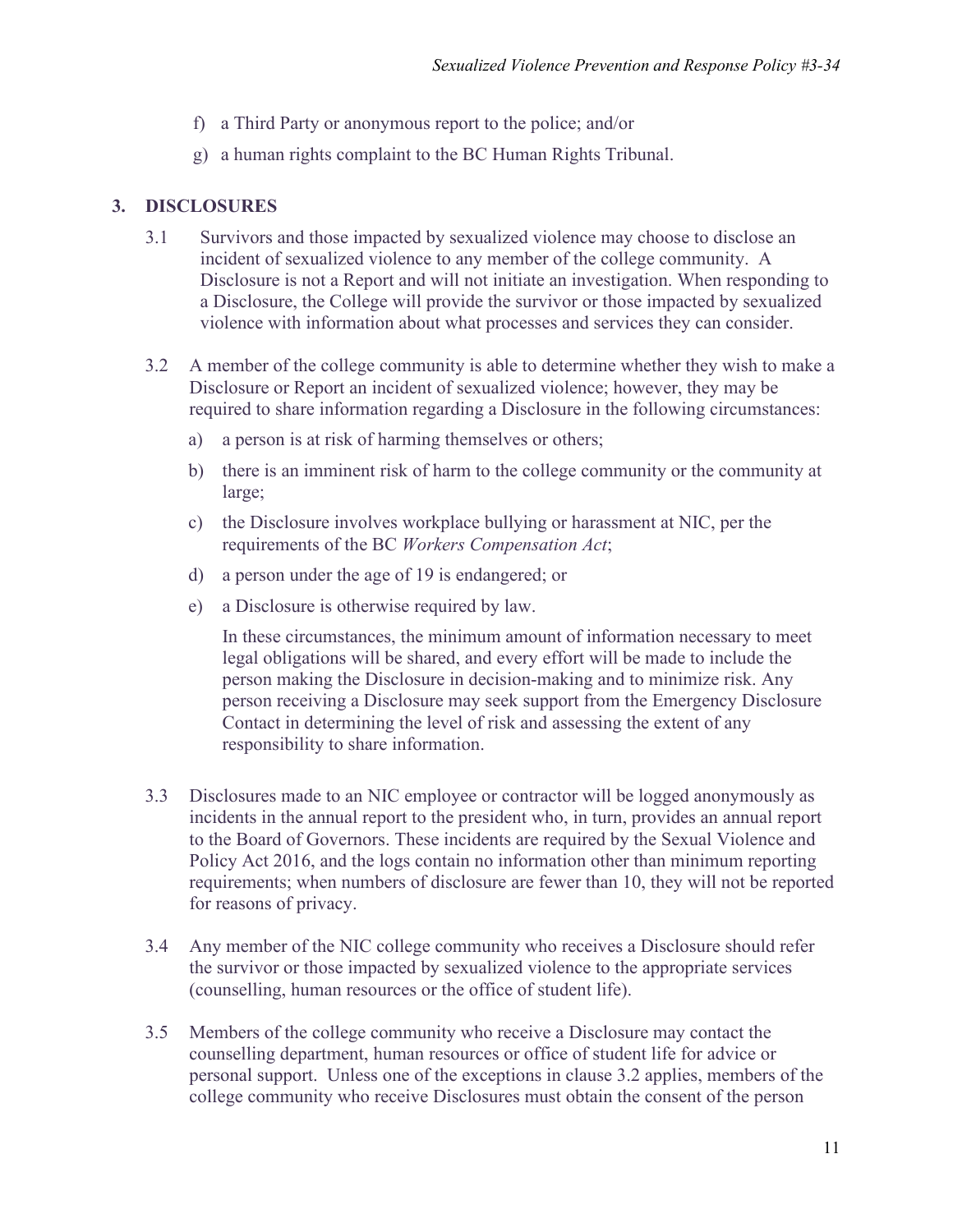who disclosed to them before sharing any information.

#### **4. REPORTS**

- 4.1 A survivor and those impacted by sexualized violence are defined as claimants if they choose to move forward with a Report.
- 4.2 If the claimant is an employee or contractor, a Report of sexualized violence should be made through the human resources department. If the claimant is a student a Report of sexualized violence should be made through NIC counselling services or the office of student life. Unionized employees may also choose to contact their union representatives and/or file a grievance through their union.
- 4.3 The Director Human Resources or Associate Vice President Student Services and Registrar may make a Report on their own initiative when required to comply with NIC's legal obligations or its policies, or when presented with an allegation that may put NIC or its community members at risk.
- 4.4 A Report initiates an investigation or alternate resolution.
- 4.5 Reports will be logged anonymously as incidents in the annual report to the president who, in turn, provides an annual report to the Board of Governors. These incidents are required by the Sexual Violence Policy Act 2016, and the logs contain no information other than minimum reporting requirements.
- 4.6 A claimant has the right to withdraw their Report and terminate investigations at any time. However, in some circumstances NIC may be compelled to proceed with an investigation without the claimant's involvement, for reasons which may include those listed in clause 3.2.
- 4.7 A claimant can submit a Report to NIC and also initiate external legal processes, which may include reporting the matter to police, initiating a civil lawsuit, or filing a complaint under the *Human Rights Code*, RSBC 1996, c 210. An investigation process under this policy may occur at the same time as, before, or after any external legal process. NIC may, after consulting with the claimant, choose to suspend its investigation pending the outcome of an external legal process, or based on a participant's health or ability to participate. Suspension of an investigation will not normally impact accommodations, supports and interim measures.
- 4.8 In some cases, NIC may decide to use an appropriate external investigator.

#### **5. ANONYMOUS OR THIRD-PARTY DISCLOSURES**

5.1 Anonymous allegations, or allegations of sexualized violence made by a third party (that is, someone other than the person who was directly subjected to the sexualized violence) can be submitted through human resources or the counselling department.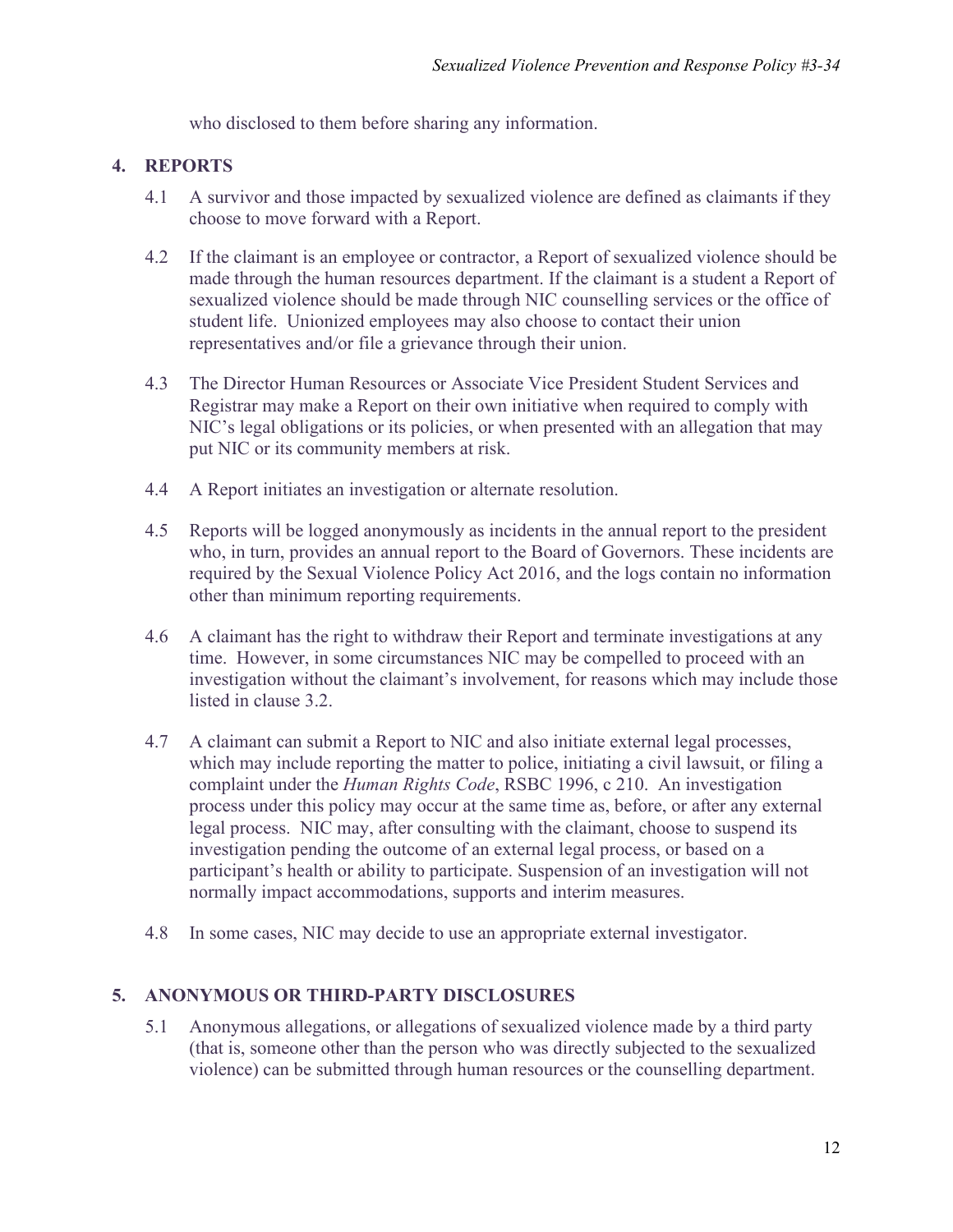- 5.2 NIC may not be able to proceed with an investigation on the basis of anonymous or third-party allegations if there is insufficient evidence in the anonymous or third-party Disclosure, or if proceeding would violate procedural fairness. In such a case, the Associate Vice President Student Services and Registrar (students) or Director Human Resources (employees) will decide whether further steps can or should be taken, including contacting the third party who made the Disclosure to determine if the individual subject to the sexualized violence would be willing to submit a Report. The decision to proceed with an investigation or not will be at the sole discretion of the Associate Vice President Student Services and Registrar (students) or Director Human Resources (employees) and the individual who was subject to the sexualized violence has the right not to participate in the investigation.
- 5.3 To make an anonymous or Third-Party report to the police, a community-based victim support service is involved. More information on Third-Party reporting is available at: [https://endingviolence.org/prevention-programs/ccws-program/third-party-reporting](https://endingviolence.org/prevention-programs/ccws-program/third-party-reporting-tpr/)[tpr/](https://endingviolence.org/prevention-programs/ccws-program/third-party-reporting-tpr/)

# **6. INVESTIGATIVE PROCEDURES, FINDINGS AND SANCTIONS**

#### 6.1 **Employees**

When a Report comes forward to the manager of human resources, involving only employees, the director of human resources or their designate and the responsible administrator will be advised and will authorize an investigation in compliance with any procedure set out in applicable collective agreements and college policies.

When a Report is filed and a finding is made that an employee has breached this policy, disciplinary or remedial action will occur in compliance with applicable collective agreements and human resource and college board policies. The college reserves the right to advise law enforcement of the incident if there is a risk of harm to self or others.

#### 6.2 **Students**

When a Report comes forward involving only students, the director of student affairs, or their designate will be advised and will authorize an investigation. The findings from the investigation will be provided to the associate vice president of student services and registrar or designate for the determination of sanctions as appropriate.

#### 6.3 **Employee and Student**

When a Report comes forward that involves an employee and a student, then a joint investigation will be conducted under the authority of the director of human resources the responsible administrator and the director of student affairs or their designates as required. Such investigation will be in compliance with applicable collective agreements and college policies; however, the process set out may be modified to protect privacy rights.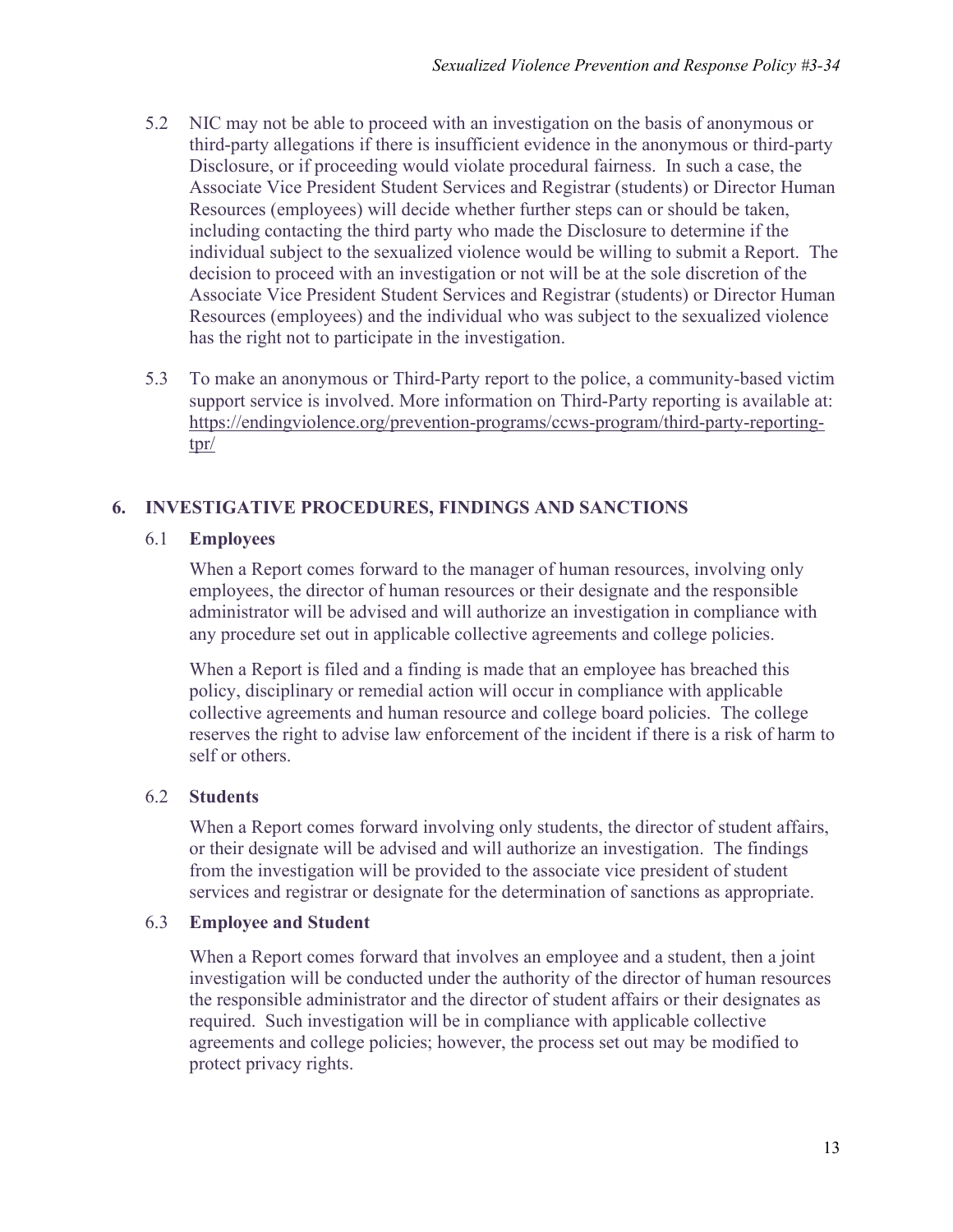#### 6.4 **Investigations**

- 6.4.1 When conducting an investigation under this policy, investigators will apply the "balance of probabilities" standard of proof, meaning that the appropriate decision maker will determine whether the evidence shows that it is more likely than not that this policy was violated.
- 6.4.2 Investigations are not adversarial processes. The investigation process will not apply formal rules of evidence commonly associated with civil or criminal trials.
- 6.4.3 Individuals have the right, and are welcome, to involve a support person of their choice at any stage of the process related to a Report or investigation of sexualized violence. A union representative or legal counsel may serve as a support person.
- 6.4.4 NIC recognizes that participating in an investigation process can be traumatic. NIC is committed to treating all individuals involved in a manner that is respectful, trauma-informed, and procedurally fair. All participants have the right to:
	- a) have the complaint process explained to them;
	- b) ask questions about the process;
	- c) receive information about available supports, sanctions and/or alternate resolution; and
	- d) communicate their own experiences.
- 6.4.5 Subject to the limitations imposed by this policy, and keeping in mind that any investigation must be respectful, trauma-informed, and procedurally fair, investigators may investigate to obtain the information they require to make the necessary findings of fact. Investigative processes may include, but are not limited to:
	- a) meeting with or requesting information from the claimant;
	- b) meeting with or requesting information from the respondent;
	- c) meeting with or requesting further information from any other individuals who may have information relevant to the investigation, including any witnesses identified by the claimant or respondent;
	- d) requesting a written response to the Report from the respondent, including any relevant documents and a summary of information provided by other witnesses; obtaining any other evidence that may be relevant to the investigation;
	- e) Investigations will be bound by Rape Shield provisions; survivors or those impacted by sexualized violence will not be asked about their previous sexual history.
- 6.4.6 When the investigation is complete, the investigator will prepare a written investigative report for the Associate Vice President Student Services and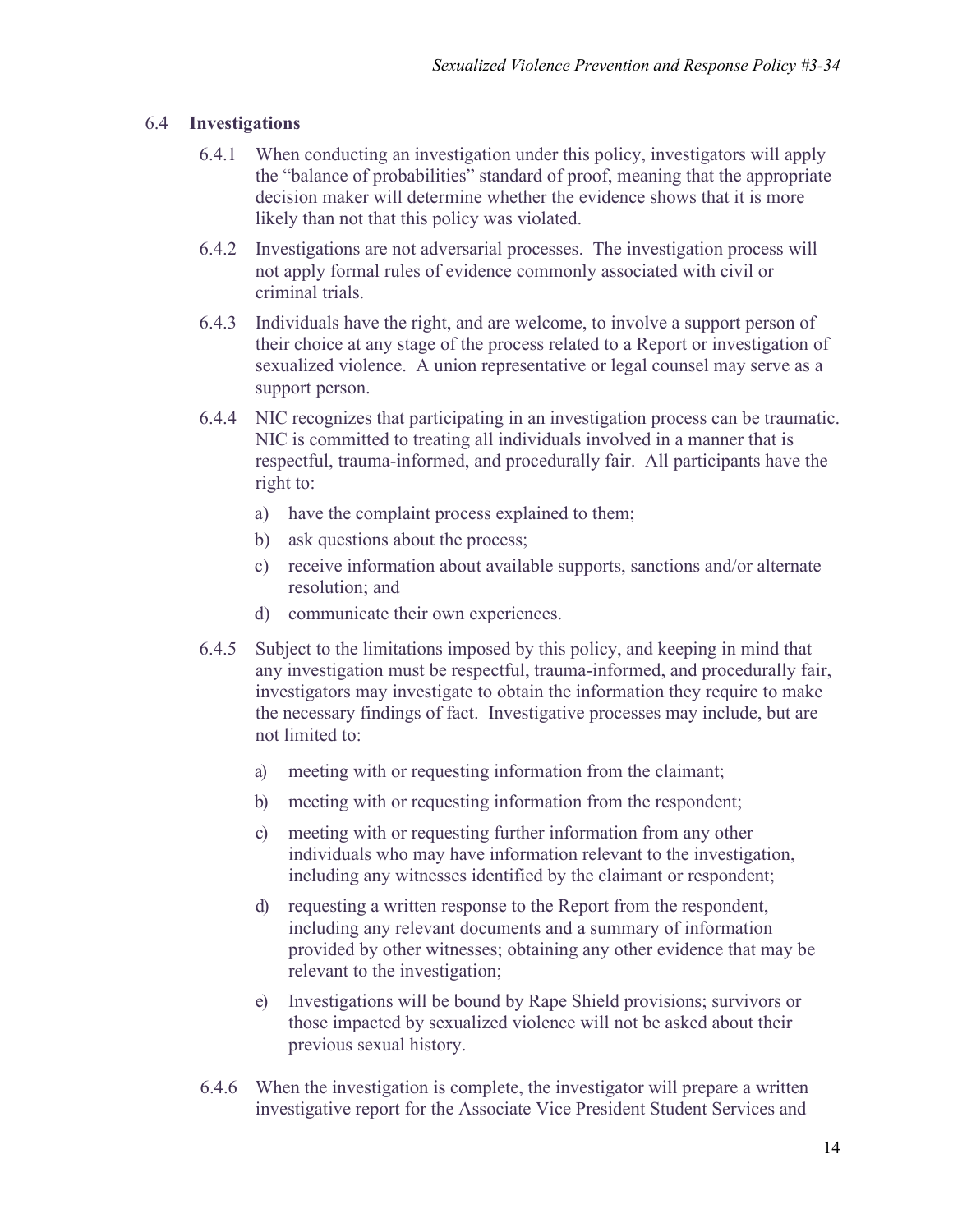Registrar (students) or Director Human Resources (employees) and both the claimant and the respondent will be offered the option of receiving a copy of the report (see 11.3). The report will normally include:

- a) a summary of the investigator's credentials;
- b) a statement as to the scope of the investigation;
- c) a summary of the evidence considered;
- d) any assessment of credibility that is required to render a determination;
- e) the findings of fact; and
- f) a determination as to whether, on a balance of probabilities, sexualized violence has occurred.

#### **7. INTERIM MEASURES AND ACCOMMODATIONS**

- 7.1 Where requested by the claimant for safety reasons, or where NIC receives information that requires it to act to protect the health or safety of members of the college community, or to protect NIC property, NIC may impose interim measures before an investigation is concluded. Interim measures will be imposed in accordance with NIC policies and any applicable employment contracts or collective agreements.
- 7.2 Interim measures are intended to protect the safety of all parties involved, and to protect the integrity of an ongoing investigation or disciplinary process. The need for interim measures, and which interim measures are imposed, will be determined on a case by case basis, taking into account the particular circumstances of each situation.
- 7.3 Decisions to impose interim measures are not a decision or disciplinary measure against the claimant or respondent and will not be weighed against the respondent in a discipline process. Interim measures will remain in effect for as long as is reasonably required pending the outcome of an investigation. Individuals affected by interim measures may request a review of such measures by contacting Associate Vice President Student Services and Registrar (students) or Director Human Resources (employees) in writing.
- 7.4 Claimants and respondents may receive temporary academic or employment accommodations as requested and as Associate Vice President Student Services and Registrar (students) or Director Human Resources (employees) determine are appropriate in the circumstances. Long-term accommodations may be granted, subject to applicable human resources policies, collective agreements, and student policies.

Examples of academic accommodation may include changing a class section or project group; providing an extension on an assignment, deferring an exam, authorizing withdrawal from a class without penalty or continuing studies online or at home. An example of another accommodation may include temporary removal from student housing or changing a room allocation in student housing.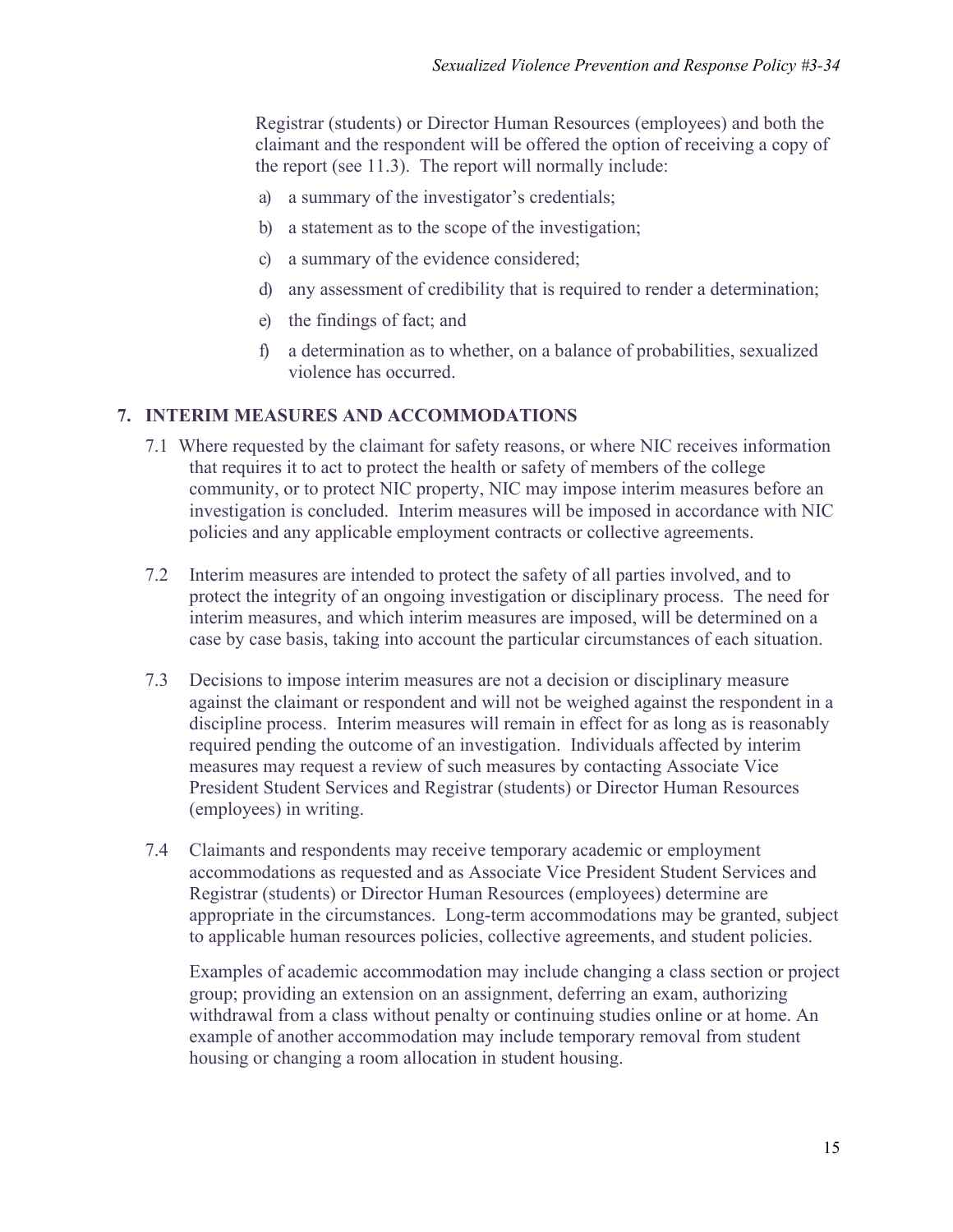### **8. ALTERNATE RESOLUTIONS**

- 8.1 Alternate resolution is a voluntary and collaborative process used to resolve an issue without resorting to a formal investigation. The goal of an alternate resolution is to promote reconciliation, settlement, or understanding among those involved. An alternate resolution process will only be used if all parties agree to participate in good faith.
- 8.2 When a request for an alternate resolution is received, the request and related information will be reviewed by director, student affairs (students) or manager, human resources (employees) to determine if an alternative resolution is suitable and appropriate in the situation.
- 8.3 If an alternate resolution process is appropriate, agreement to participate will be sought from those involved. An alternative resolution process that may include coordination or facilitation of one or more of the following:
	- a) separate meeting with the individuals involved to review the issue;
	- b) joint meeting with the individuals involved to facilitate a conversation aimed at understanding and resolving the issue;
	- c) a review of policy and expectations with individuals involved to clarify and reinforce expectations of appropriate conduct;
	- d) training and/or coaching to enhance understanding of appropriate conduct;
	- e) negotiating agreement between the individuals involved regarding future conduct; and/or
	- f) follow-up with individuals involved after the alternate resolution process to ensure commitments to respectful conduct are being adhered to.
- 8.4 If a resolution on the matter is reached, a written record of the resolution will be prepared and signed by the parties.
- 8.5 The parties will receive a copy of the record of resolution. The original record will be maintained by the office that coordinated the alternative resolution process

#### **9. AMNESTY**

NIC recognizes that some survivors and people impacted by sexualized violence may be reluctant to Disclose or Report sexualized violence for a variety of reasons. One reason may be a fear of being sanctioned for alcohol or substance use. NIC aims to create an environment where survivors and people impacted by sexualized violence feel comfortable Disclosing or Reporting it. As a result, NIC will not subject any individual who Discloses or Reports sexualized violence to disciplinary action for alcohol or substance use occurring at or near the time of the incident(s).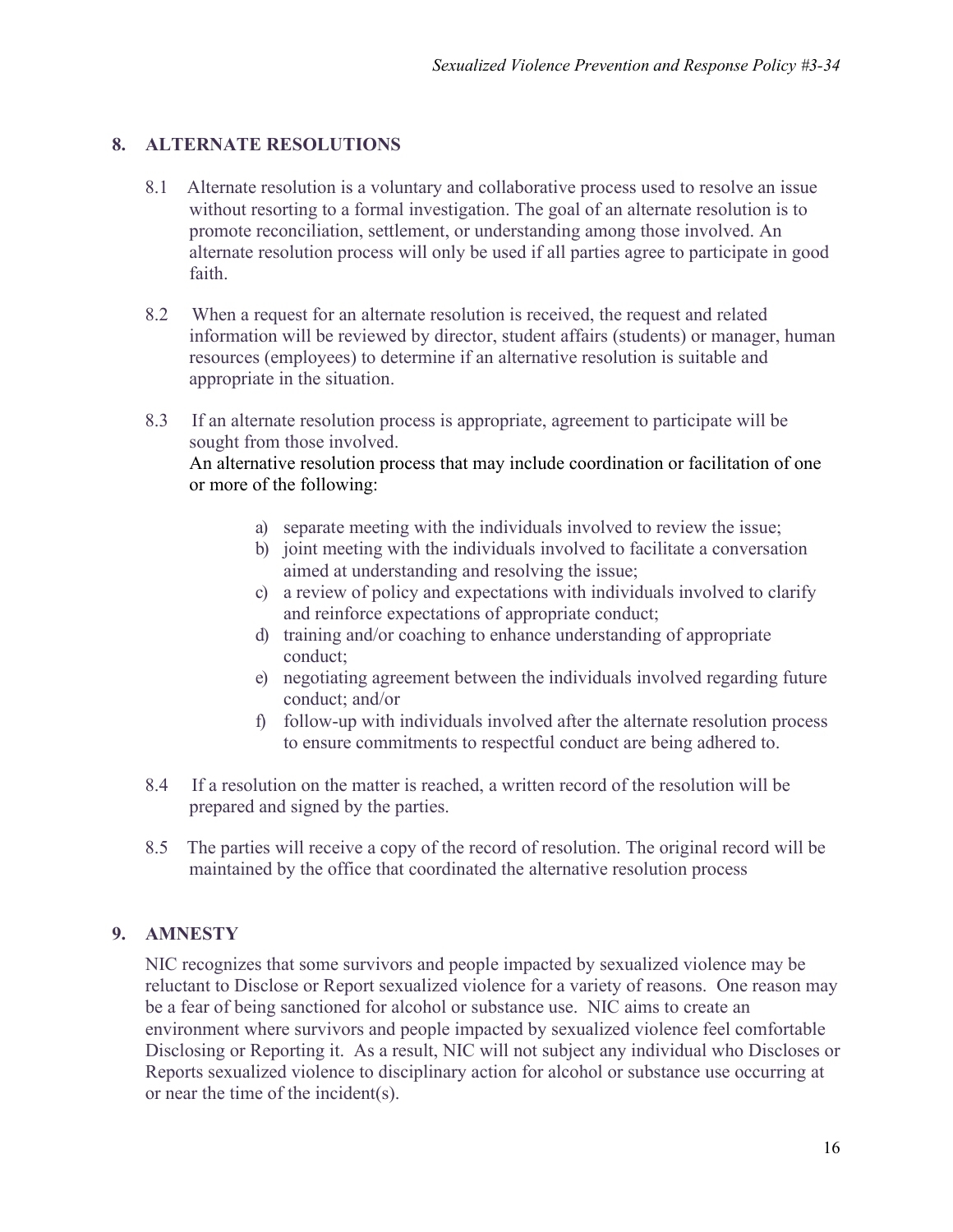#### **10. DISCIPLINARY MEASURES**

Where an investigation has occurred and the investigator has made a finding that the respondent committed an act of sexualized violence, the Associate Vice President Student Services and Registrar (students) or Director Human Resources and the appropriate administrator (employees) will determine the appropriate sanctions based on the findings of fact. Sanctions that result in suspension or termination of employment will be recommended to the President for consideration.

## **11. PRIVACY AND CONFIDENTIALITY**

- 11.1 Information learned by any member of the college community solely as the result of an investigation, Disclosure, or Report must be kept confidential, as it constitutes personal information under BC law. This does not prevent:
	- a) any participants in an investigation from disclosing information about themselves, or information that they have obtained outside an investigation, Disclosure, or Report;
	- b) NIC representatives from disclosing information relating to an investigation, Disclosure, or Report as authorized under section 11.2; or
	- c) Claimants and respondents from disclosing the information they have received under sections 11.3 and 11.4.
- 11.2 NIC will not disclose any personal information relating to an investigation, Disclosure, or Report except to the extent that it is:
	- a) expressly consented to by the affected individual;
	- b) made to an NIC representative, if necessary, for the performance of that NIC representative's duties;
	- c) to a claimant, respondent, witness, or other participant in an investigation, if necessary for the conduct of that investigation;
	- d) to a claimant or respondent in accordance with sections 11.3 and 11.4;
	- e) authorized by the Associate Vice President Student Services and Registrar (students) or Director Human Resources (employees) for compelling health or safety reasons, including for the purpose of reducing the risk that an individual will be a victim of intimate partner violence, if intimate partner violence is reasonably likely to occur;
	- f) authorized by the Associate Vice President Student Services and Registrar (students) or Director Human Resources (employees) to correct misleading or inaccurate information, if necessary to protect the integrity of an investigation; or
	- g) authorized or required by law.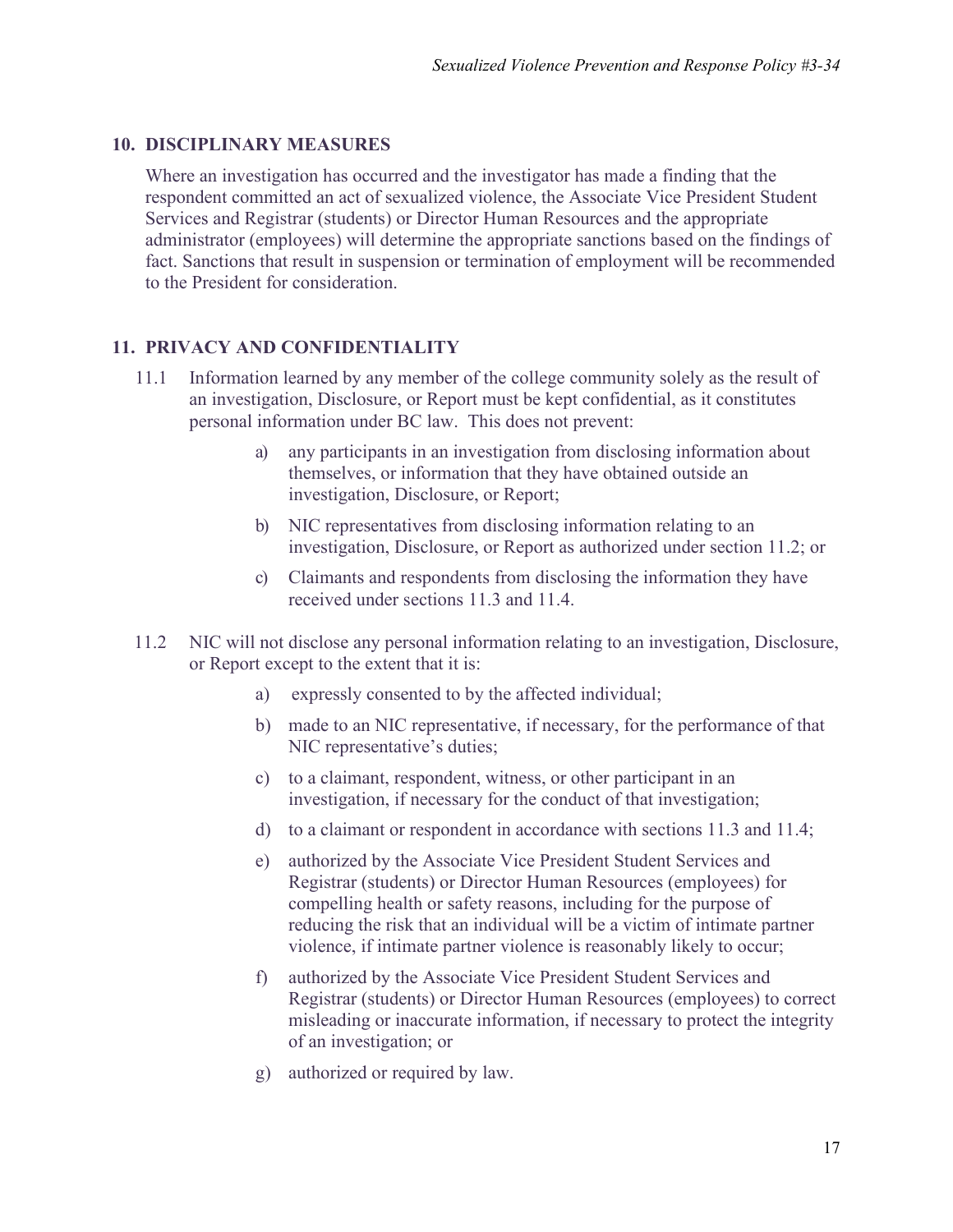- 11.3 To maintain the procedural fairness of an investigation, NIC will ensure that both claimants and respondents know the investigation findings and the evidence upon which these findings are based. As a result, claimants and respondents will be offered the option of receiving a copy of the report. NIC may remove personal information that is irrelevant to the investigation findings or that identifies third parties. If there are multiple claimants or respondents, they will receive only the portions of the investigation Report that are relevant to them.
- 11.4 A survivor or those impacted by sexualized violence will be advised of disciplinary outcomes imposed upon a respondent on a need to know basis, for example, compelling health or safety reasons.

#### **12. PUBLIC STATEMENTS**

- 12.1 Survivors and those impacted by sexualized violence are free to tell the story of their own experiences. However, caution is advised when speaking publicly about an incident of sexualized violence (see 11 and 12.2).
- 12.2 If anyone chooses to make public statements about an investigation (which includes statements made online or through social media), they may compromise the investigation or put themselves at risk of civil lawsuits by persons who believe they have been defamed or had their privacy rights violated. Individuals should exercise care and judgment when deciding whether to make public statements, and should seek legal or other advice if unsure.
- 12.3 NIC reserves the right to correct misleading or inaccurate public information. This includes information about a Disclosure, Report, or investigation. Any public statement made by NIC about a Disclosure, Report, or investigation, including campus safety bulletins and statements to media, will be trauma-informed, survivor-centered, and otherwise consistent with the principles of this policy, and will not disclose any personal information of the survivor or person impacted by sexualized violence without that person's consent.

## **13. APPEAL PROCESS**

- 13.1 Student respondents may appeal any discipline that is imposed on them under this Policy in accordance with the terms of Policy #3-30 ("Student Appeals").
- 13.2 Employees may appeal any decision or discipline that is made or imposed on them under this Policy in accordance with their collective agreements, Human Resources Policies and College Board Policies.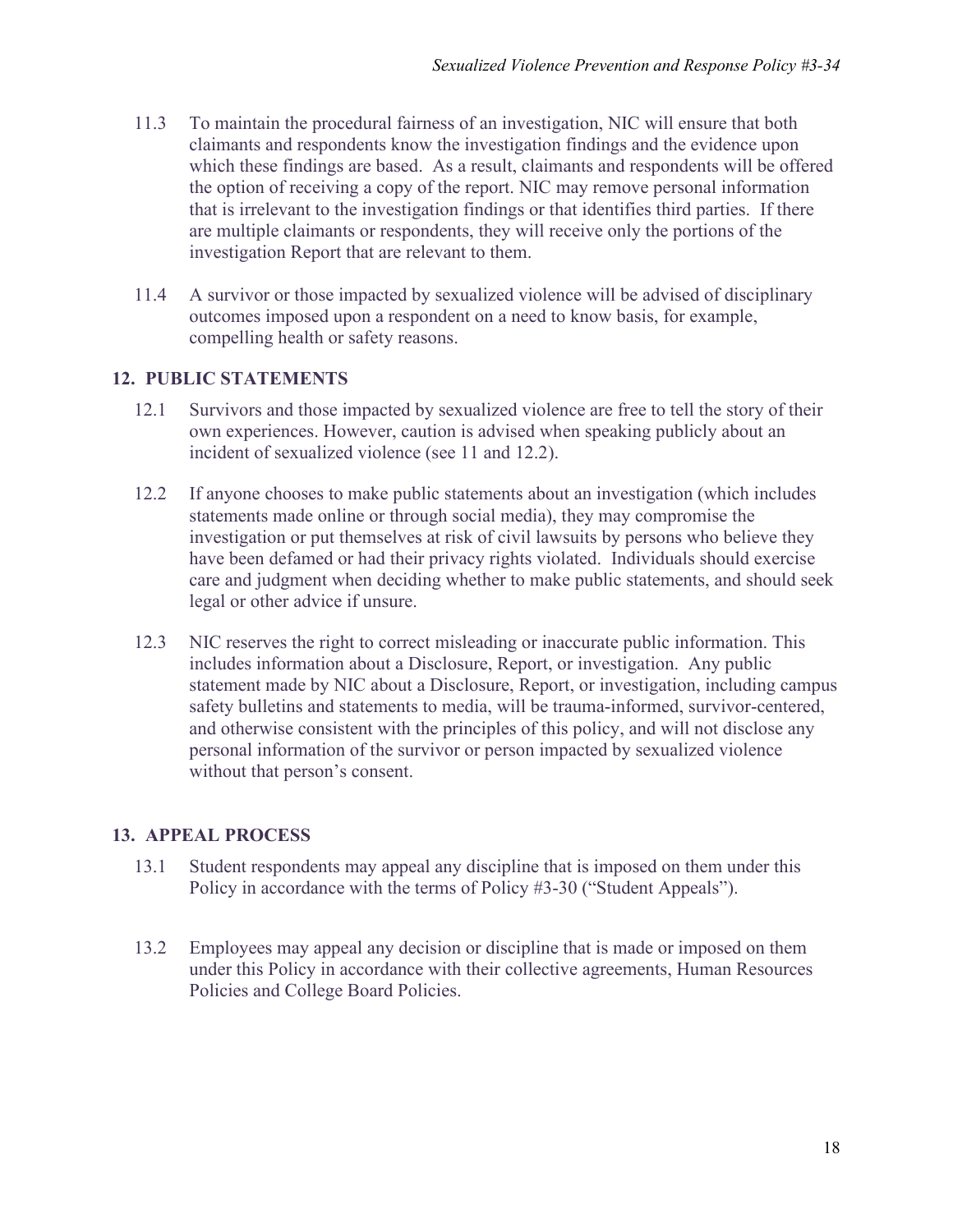# **APPENDIX B**

#### **Resources for NIC Community Members Who Have Experienced Sexualized Violence**

 *This is not an exhaustive list, but is support for an individual in learning about resources and making informed decisions regarding what services, if any, they would like to access.* 

## **FOR IMMEDIATE SUPPORT AT ALL CAMPUSES:**

| <b>For immediate</b> |  |  |
|----------------------|--|--|
| safety concerns      |  |  |
| call the RCMP        |  |  |
| 911                  |  |  |

**Support Centre (SASC)** 604-827-5180

**VictimLink BC** Crisis support and legal help: 24-hour support, information, of crime 1-800-563-0808

**For crisis support: Vancouver Island Crisis Line**  24-hour support, information and referrals:

|                                                | $1 - 2$                           |                    |                                            |                     |
|------------------------------------------------|-----------------------------------|--------------------|--------------------------------------------|---------------------|
| 911                                            | 24-hour support,                  | <b>Crisis Call</b> | <b>Crisis Chat</b>                         | <b>Crisis Text</b>  |
|                                                | information,                      | 1-800-784-2433     | www.vicrisis.ca                            | Call 1-888-756-0616 |
| <b>Sexual Assault</b><br><b>Support Centre</b> | referrals for victims<br>of crime |                    | 6 p.m. to 10 p.m. $\mid$ 6 p.m. to 10 p.m. |                     |
| (0.100)                                        |                                   |                    |                                            |                     |

| <b>NORTH ISLAND COLLEGE REPORTING</b> |                                                        |                              |  |  |  |
|---------------------------------------|--------------------------------------------------------|------------------------------|--|--|--|
| <b>Campbell River</b>                 | Disclosure of sexual violence can be made with any     | Campbell River: 250-923-9700 |  |  |  |
| <b>Comox Valley</b>                   | NIC counsellor. Book online by visiting:               | Comox Valley: 250-334-5000   |  |  |  |
| Mixalakwila (PH)                      | https://www.nic.bc.ca/student-services/counselling/ or | Mixalakwila: 250-923-9700    |  |  |  |
| <b>Port Alberni</b>                   | call                                                   | Port Alberni: 250-724-8711   |  |  |  |
| <b>U</b> cluelet                      | Student Services at the numbers provided.              | Ucluelet: 250-724-8711       |  |  |  |

#### **COMMUNITY SPECIFIC RESOURCES**

| <b>MEDICAL RESOURCES</b>     |                                                                                                            |                              |                               |  |  |
|------------------------------|------------------------------------------------------------------------------------------------------------|------------------------------|-------------------------------|--|--|
| <b>Campbell River</b>        | Campbell River Hospital $-375-2^{nd}$ Ave., Campbell River                                                 | Phone: 250-286-7100          |                               |  |  |
| <b>Comox Valley</b>          | North Island Hospital - 101 Lerwick Rd, Courtenay                                                          | Phone: 250-331-5900          |                               |  |  |
| Mixalakwila (PH)             | Port Hardy Hospital - 9120 Granville Street, Port Hardy                                                    | Phone: 250-902-6011          |                               |  |  |
| <b>Port Alberni</b>          | West Coast General Hospital - 3949 Port Alberni Highway,                                                   | Phone: 250-731-1370          |                               |  |  |
|                              | Port Alberni                                                                                               |                              |                               |  |  |
| <b>U</b> cluelet             | Ucluelet Medical Centre - 1566 Peninsula Rd., Ucluelet                                                     |                              | Phone: 250-726-4443           |  |  |
| <b>COUNSELLING RESOURCES</b> |                                                                                                            |                              |                               |  |  |
| <b>Campbell River</b>        | NIC counsellors are available for confidential                                                             |                              | Campbell River: 250-923-9700  |  |  |
| <b>Comox Valley</b>          | support for enrolled NIC students. Book online by                                                          | Comox Valley: 250-334-5000   |                               |  |  |
| Mixalakwila (PH)             | visiting https://www.nic.bc.ca/student-                                                                    | Mixalakwila: 250-923-9700    |                               |  |  |
| <b>Port Alberni</b>          | services/counselling/ or call Student Services at the<br>numbers provided.                                 |                              | Port Alberni: 250-724-8711    |  |  |
| <b>U</b> cluelet             |                                                                                                            |                              | Ucluelet: 250-724-8711        |  |  |
| <b>All Campuses</b>          | BC211 - Free 24/7 referral service. In Central and                                                         | Phone/text at 211            |                               |  |  |
|                              | North Vancouver Island can call or text.                                                                   | http://www.bc211.ca/         |                               |  |  |
|                              | BC Society for Male Survivors of Sexual Abuse                                                              | Phone: 1-888-682-6482        |                               |  |  |
|                              |                                                                                                            | https://bc-malesurvivors.com |                               |  |  |
| <b>LEGAL RESOURCES</b>       |                                                                                                            |                              |                               |  |  |
| <b>All campuses</b>          | North Island Student Union (NISU) - http://www.nisu.ca/                                                    |                              | $info(\hat{\omega})$ nisu.com |  |  |
| <b>Community</b>             | Victimsinfo.ca – online resource for victims or witnesses of<br>https://www.victimsinfo.ca/<br>crime in BC |                              |                               |  |  |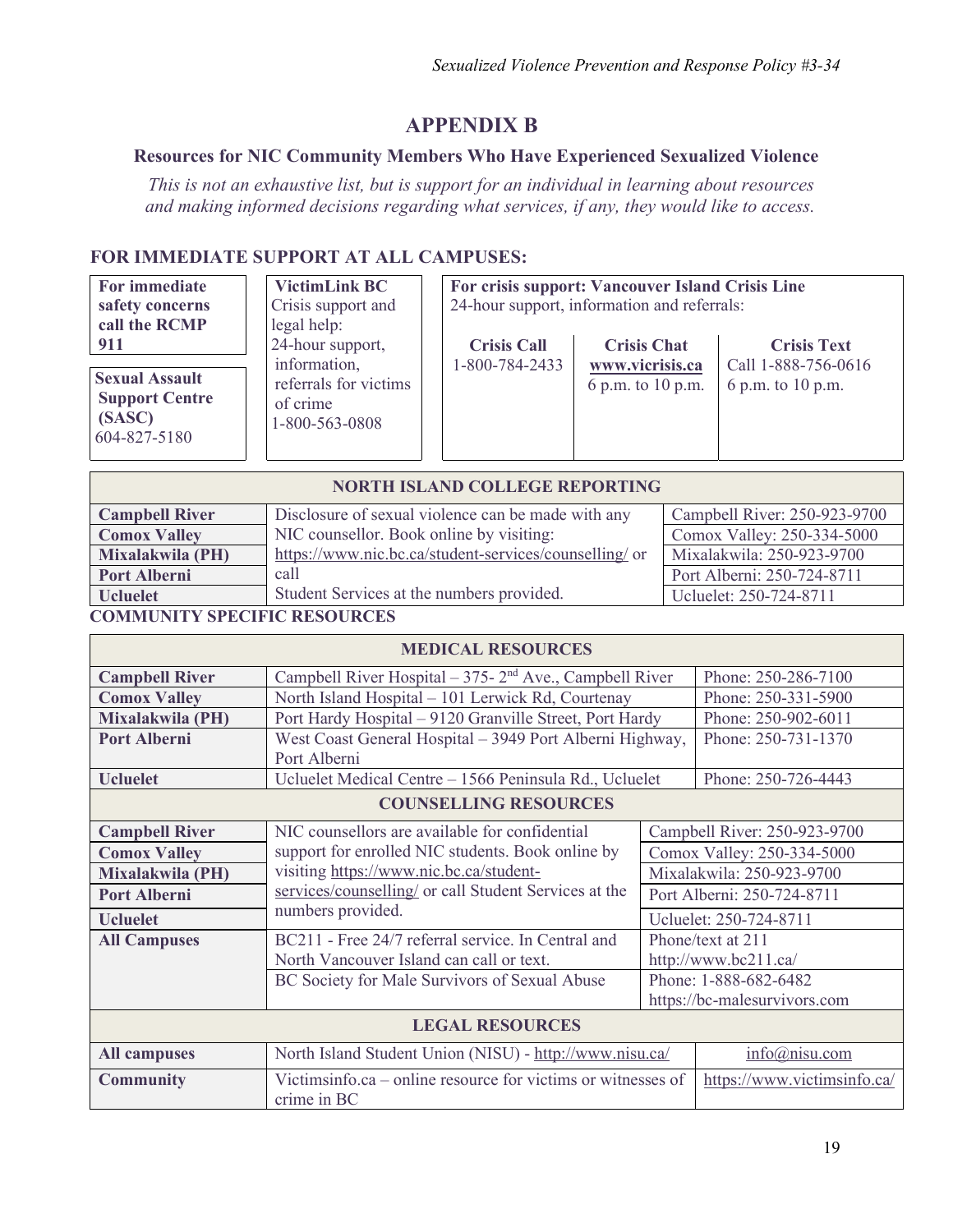# **APPENDIX C**

# **SUPPORT FOR STUDENTS AND EMPLOYEES WHO HAVE EXPERIENCED SEXUALIZED VIOLENCE**

# **NIC Students**

#### **FIRST consider one or more of the following options:**

- Find a safe place
- Phone 911
- Go to the hospital Emergency Room
- Phone the Vancouver Island Crisis Line 1-888-494-3888
- Speak to a Counsellor at NIC (9 AM 4:30 PM Monday Friday)
	- o To book an appointment go to<https://www.nic.bc.ca/> and scroll down to **Book Counselling Appointment**
- Speak to the Manager, Student Life or Director, Student Affairs at NIC
	- o Dean Martin, Manager, Student Life [dean.martin@nic.bc.ca](mailto:dean.martin@nic.bc.ca) / 250-334-5000, ext. 4269
	- o Felicity Blaiklock, Director, Student Affairs [felicity.blaiklock@nic.bc.ca](mailto:felicity.blaiklock@nic.bc.ca) / 250- 724-8704

#### **With your consent, we can help you with:**

- Safety planning
- Referrals to medical and community support services
- Self-care resources
- Academic accommodations
- Understanding available reporting options
- Navigating systems and resources within the college and the community

The options available under the [Sexualized Violence Prevention and Response Policy](http://camosun.ca/services/sexual-violence/policy.html) 3-34 include:

- Making a disclosure and receiving support and/or academic accommodations
- Making a formal report to the college that launches an investigation
- Making a report to the police

#### **We will assist you in making an informed choice and will respect your decisions.**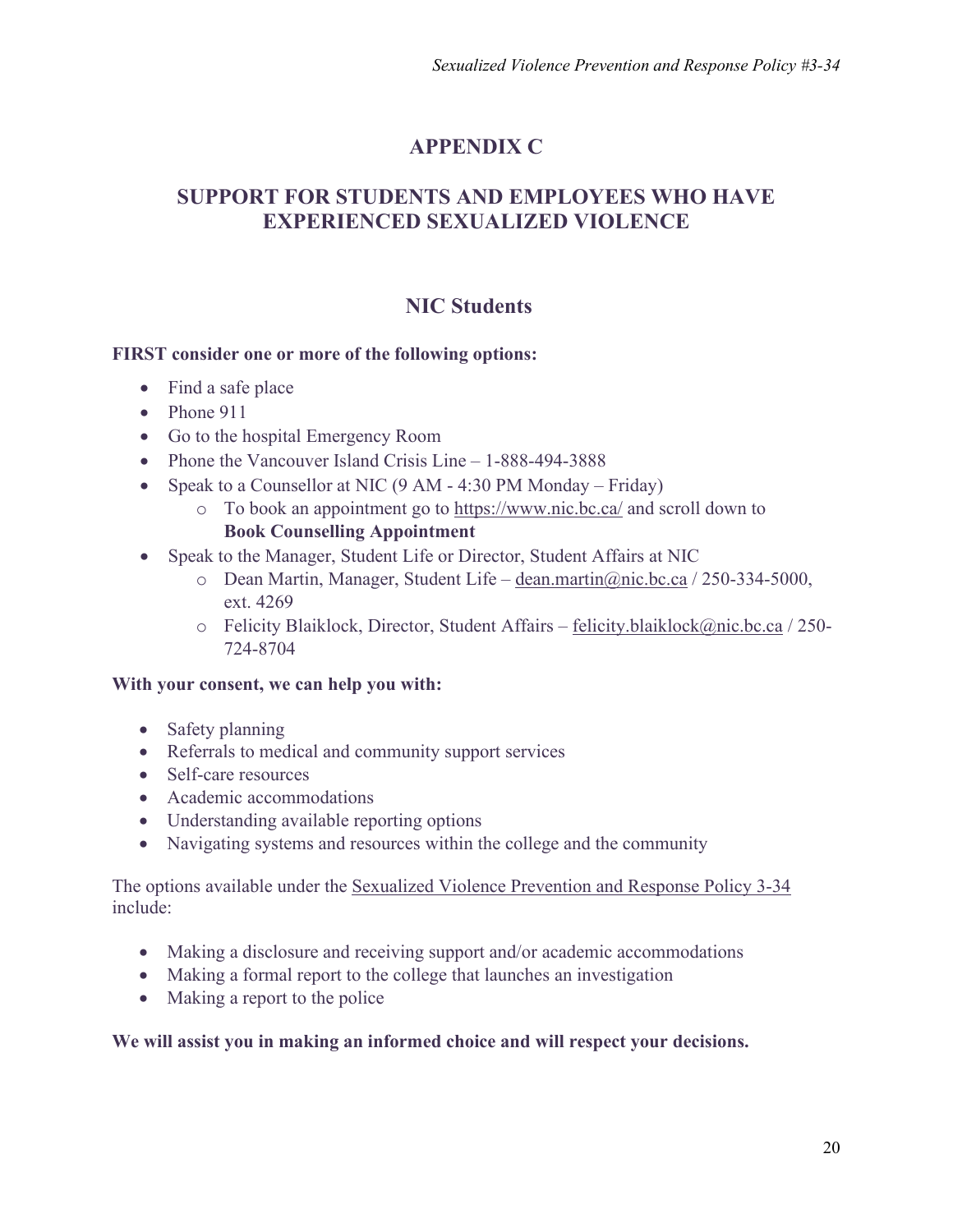# **NIC Employees:**

#### **FIRST consider one or more of the following options:**

- Find a safe place
- Phone 911
- Go to the hospital Emergency Room
- Phone the Vancouver Island Crisis Line 1-888-494-3888
- Phone NIC's EFAP program
- Speak to the Manager, Human Resources
	- o Danean Gray, Manager, Human Resources [danean.gray@nic.bc.ca](mailto:danean.gray@nic.bc.ca) / 250-334- 5000, ext. 4221

#### **With your consent, we can help you with:**

- Safety planning
- Referrals to medical and community support services
- Self-care resources
- Workplace accommodations
- Understanding available reporting options
- Navigating systems and resources within the college and the community

The options available under the [Sexualized Violence Prevention and Response Policy](http://camosun.ca/services/sexual-violence/policy.html) 3- 34 include:

- Making a disclosure and receiving support and/or workplace accommodations
- Making a formal report to the college that launches an investigation
- Making a report to the police

**We will assist you in making an informed choice and will respect your decisions.**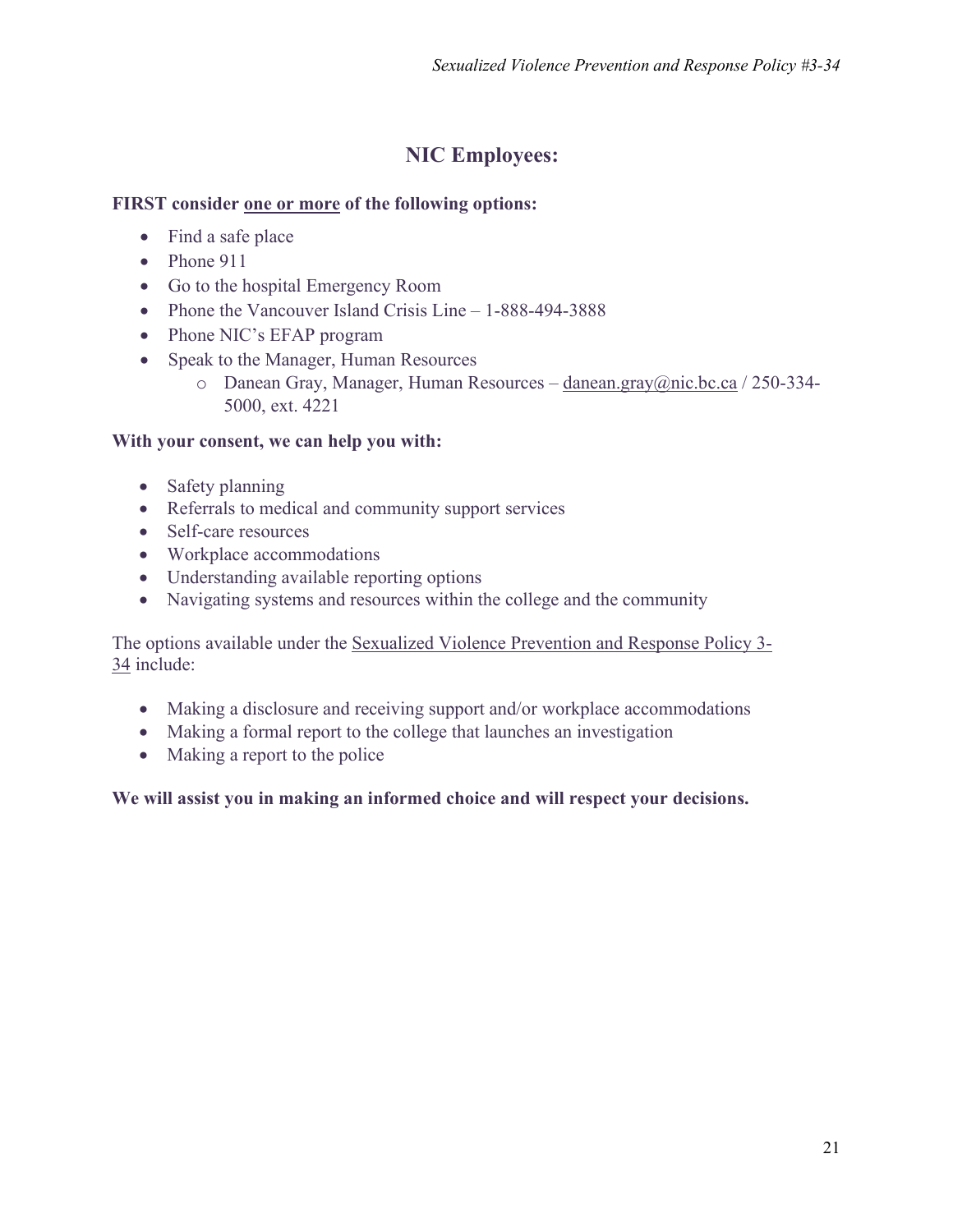# **DISCLOSURES**

# **Have you received a disclosure of Sexualized Violence?**

#### **If you are a student -**

- Speak to a Counsellor at NIC (9 AM 4:30 PM Monday Friday):
	- o To book an appointment go to<https://www.nic.bc.ca/> and scroll down to **Book Counselling Appointment**
- Speak to the Manager, Student Life or Director, Student Affairs at NIC:
	- o Dean Martin, Manager, Student Life [dean.martin@nic.bc.ca](mailto:dean.martin@nic.bc.ca) / 250-334-5000, ext. 4269
	- $\circ$  Felicity Blaiklock, Director, Student Affairs [felicity.blaiklock@nic.bc.ca](mailto:felicity.blaiklock@nic.bc.ca) / 250-724-8704
- Submit a Third Party Report [https://endingviolence.org/prevention-programs/ccws](https://endingviolence.org/prevention-programs/ccws-program/third-party-reporting-tpr/)[program/third-party-reporting-tpr/](https://endingviolence.org/prevention-programs/ccws-program/third-party-reporting-tpr/)
- Anonymous allegations, or allegations of sexualized violence made by someone other than the person who was directly subjected to the sexualized violence can be submitted through the counselling department.

#### **If you are an employee -**

- Contact Human Resources
- Contact the Employee Family Assistance Program (EFAP)

[https://mynic.nic.bc.ca/employee\\_resources/hr/benefits/health/EFAP%20Libary/Employee%20](https://mynic.nic.bc.ca/employee_resources/hr/benefits/health/EFAP%20Libary/Employee%20and%20Family%20Assistance%20Program%20Brochure%20%20-%20Homewood%20Health.pdf) [and%20Family%20Assistance%20Program%20Brochure%20%20-%20Homewood%20Health.pdf](https://mynic.nic.bc.ca/employee_resources/hr/benefits/health/EFAP%20Libary/Employee%20and%20Family%20Assistance%20Program%20Brochure%20%20-%20Homewood%20Health.pdf)

- Submit a Third Party Report [https://endingviolence.org/prevention-programs/ccws](https://endingviolence.org/prevention-programs/ccws-program/third-party-reporting-tpr/)[program/third-party-reporting-tpr/](https://endingviolence.org/prevention-programs/ccws-program/third-party-reporting-tpr/)
- Anonymous allegations, or allegations of sexualized violence made by someone other than the person who was directly subjected to the sexualized violence can be submitted through Human Resources.

# **Confidentiality**

NIC recognizes that confidentiality is essential in creating the safety and comfort required for those impacted by sexualized violence to seek support. We are committed to protecting the privacy and confidentiality of everyone involved in a disclosure or report of sexualized violence. In rare cases, the college may be required to breach confidentiality. This would only occur in cases where:

- an individual is identified as being at imminent risk of harming themselves or another;
- there are reasonable grounds to believe that members of the college community or wider community may be at risk of harm;
- it is necessary to do so in order to promote fairness of process for all parties involved; or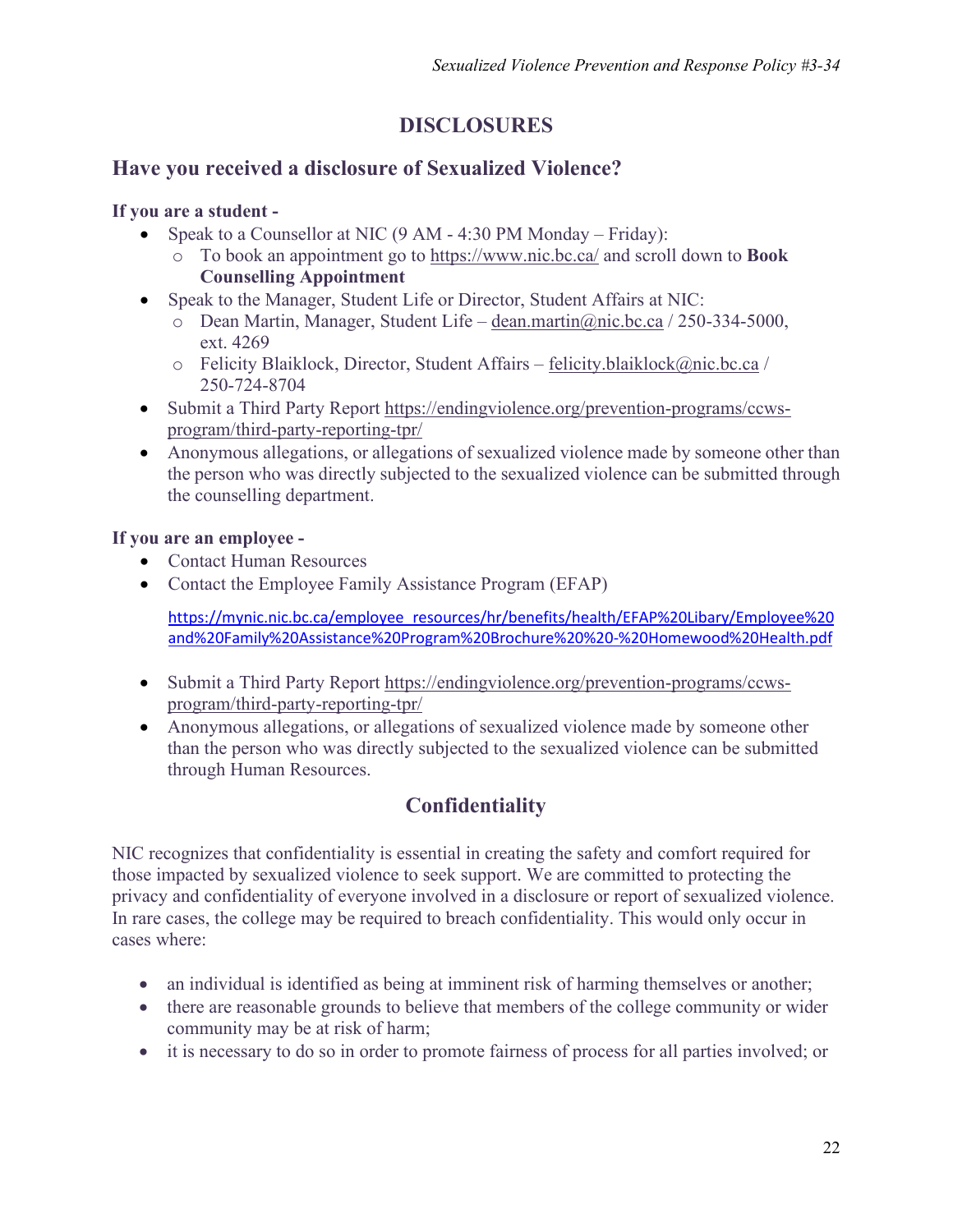• notification and/or action is required by law, other college policies, or an external body with proper authority (for example, if one of the persons involved is a minor or if the judge subpoenas the college's case records).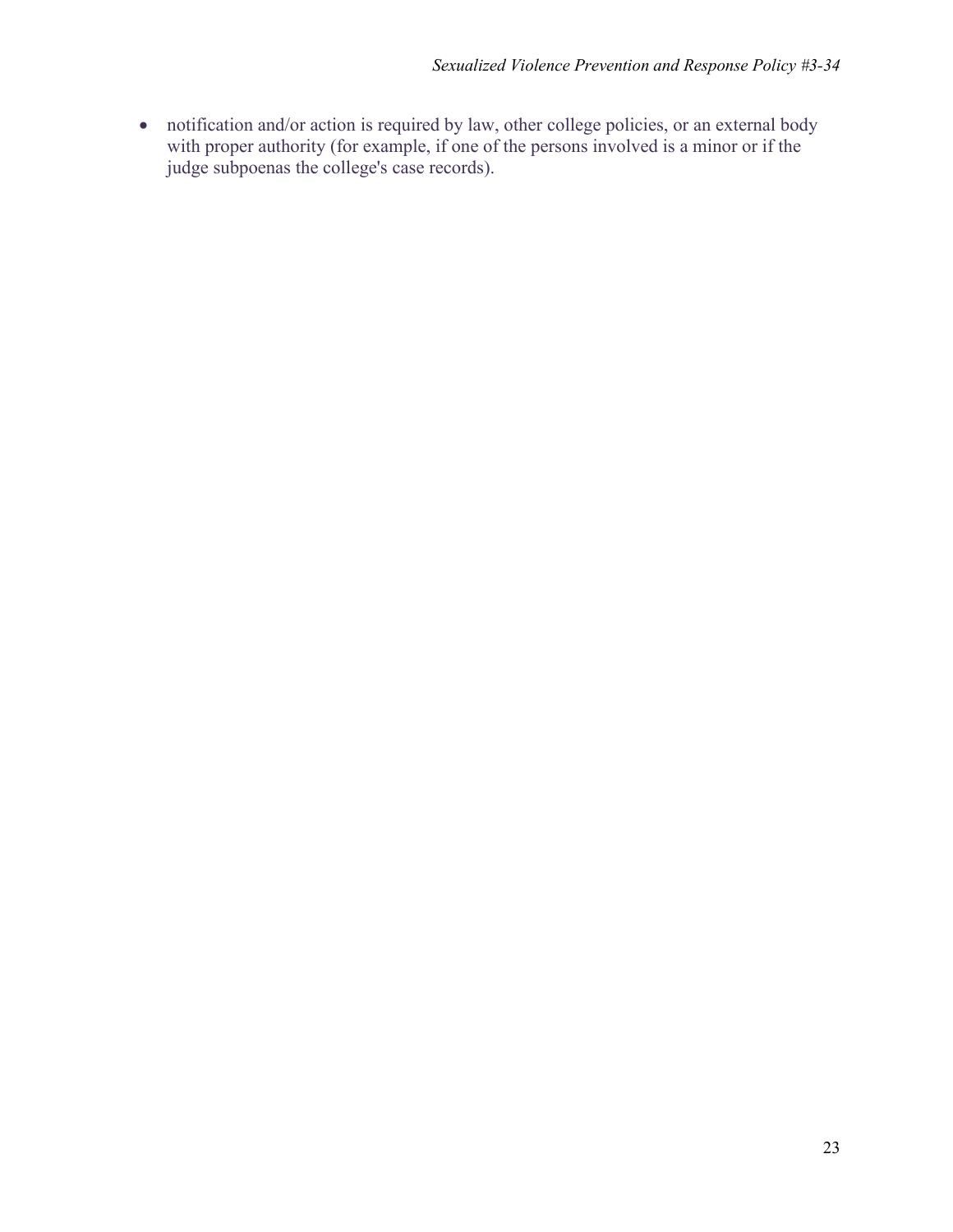NORTH ISLAND COLLEGE **ZNIC** 

# **If I am a** *student* **who has experienced sexualized violence, what should I do?**